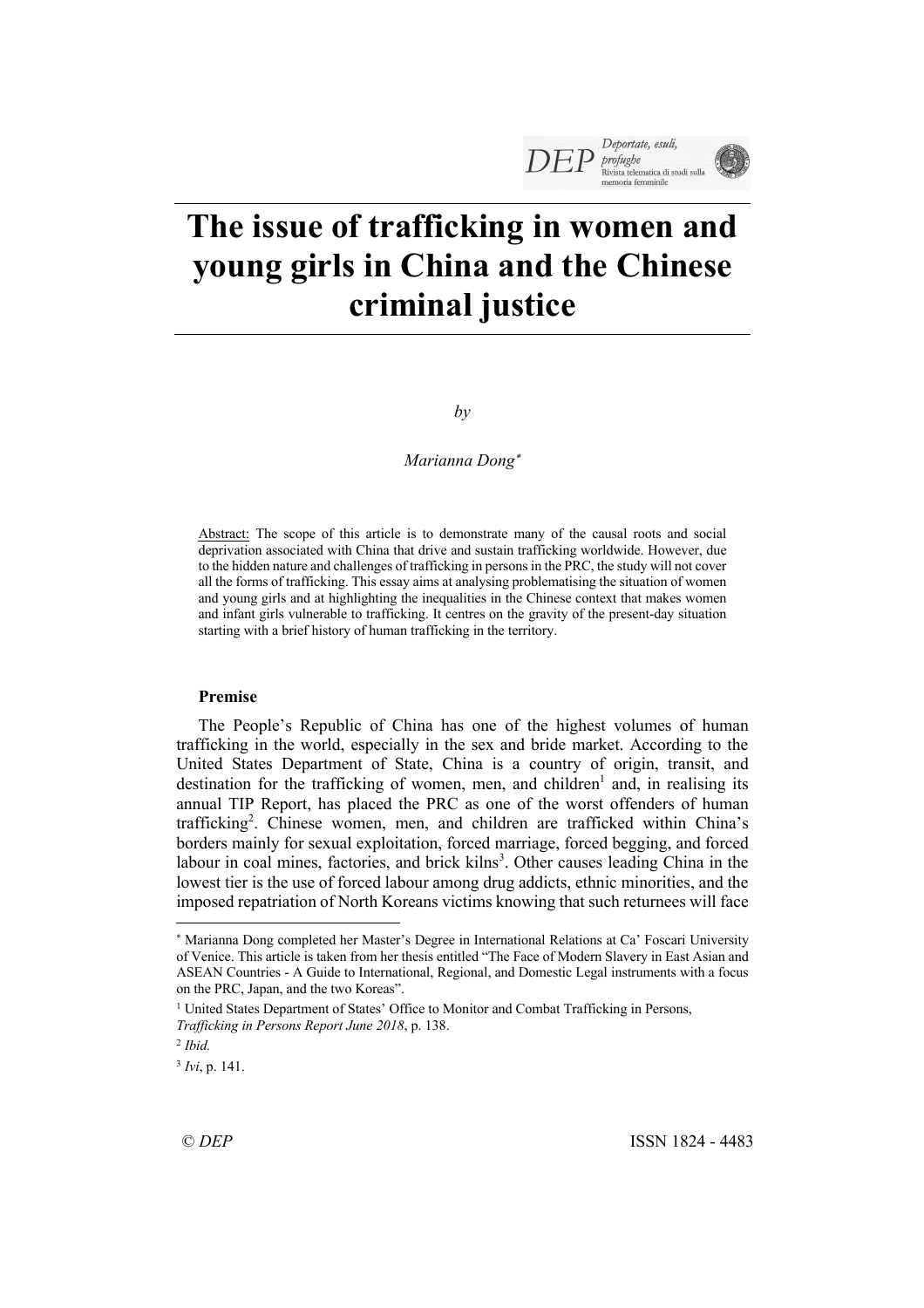prison, forced labour, or even execution<sup>4</sup>. As reported by the Global Slavery Index, by 2016 China had seen more than 3.8 million people living in situations of modern slavery within its own borders<sup>5</sup>. The rapid economic rise over the past half century has led China to be the second largest economy<sup>6</sup> as well as the second largest importer<sup>7</sup> in the world, creating a continuing demand for cheap labourers. During 2016, cases of forced child labour were found in a garment factory in Changshu (Jiangsu Province) where minors were forced to work overtime and subjected to beating if they refused, having also their passports and mobile phones confiscated to prevent them from escaping<sup>8</sup>. The exploitation of forced labourers also occurred in several electronics facilities supplying major companies such as Acer, Apple, HP, Sony, and many other brands<sup>9</sup>. Another exemplary case arose in May 2017 with the discovery of seven exploited Filipino women deceived by Chinese brokers and forced to work on farms while instead they were promised marriages to local Chinese individuals and better lives $10$ .

The complexity of China's trafficking dynamics is connected to its labour migration from rural to urban areas which can camouflage forced migratory flows into trafficking under the "supposed consent" of the migrant or the irregular migration movement from inland provinces to neighbouring countries in the Asia-Pacific region for sexual exploitation under the guise of legitimate employment opportunities $11$ .

As reported by the United States Department of State, China has also drawn international attention for its State-imposed forced labour methods, known as *Láodòng Gǎizào* 劳动改造 (re-education or reform through labour, hereafter RTL), a punitive system where individuals are subjected to extra-judicial detention involving forced labour, from which the State reportedly profited. Finally, in 2013 the National People's Congress ratified a decision to abolish RTL and by 2015 the

 <sup>4</sup> Gardiner Harris, *China Is Among Worst Human Trafficking Offenders, State Dept. Says*, The New York Times, 27 June 2017 https://www.nytimes.com/2017/06/27/world/asia/china-humantrafficking.html , accessed 21/10/2018.

<sup>&</sup>lt;sup>5</sup>Global Slavery Index, website, available at https://www.globalslaveryindex.org/2018/findings/country-studies/china/ , accessed 21/10/2018.

<sup>6</sup> Focus Economics, website, available at https://www.focus-economics.com/blog/the-largesteconomies-in-the-world , accessed 21/10/2018.

<sup>7</sup> Visual Capitalist, website, available at http://www.visualcapitalist.com/visualizing-the-worldslargest-importers-in-2017/ , accessed 21/10/2018.

<sup>8</sup> Chen Xiaoli, website, *Undercover Video Reveals Child Labor in Changshu*, "ShanghaiDaily.com", 2016, available at https://www.shine.cn/archive/viral/omg/Undercover-Video-Reveals-Child-Laborin-Changshu/shdaily.shtml , accessed 21/10/2018.

<sup>9</sup> Kate Hodal - Peter Bengtsen, website, *Chinese factory supplying major laptop brands accused of student labour abuses*, "The Guardian", 2017, available at https://www.theguardian.com/globaldevelopment/2017/oct/06/laptop-firms-accused-of-labour-abuses-against-chinese-students-sony-hpacer , accessed 21/10/2018.

<sup>&</sup>lt;sup>10</sup> ABS-CBN, website, *6 Chinese arrested for human trafficking*, 23<sup>th</sup> May 2017, available at: http://news.abs cbn.com/news/05/23/17/6-chinese-arrested-for-human-trafficking , accessed 21/10/2018.

<sup>&</sup>lt;sup>11</sup> United States Department of States' Office to Monitor and Combat Trafficking in Persons, *Trafficking in Persons Report 2010*, p. 112.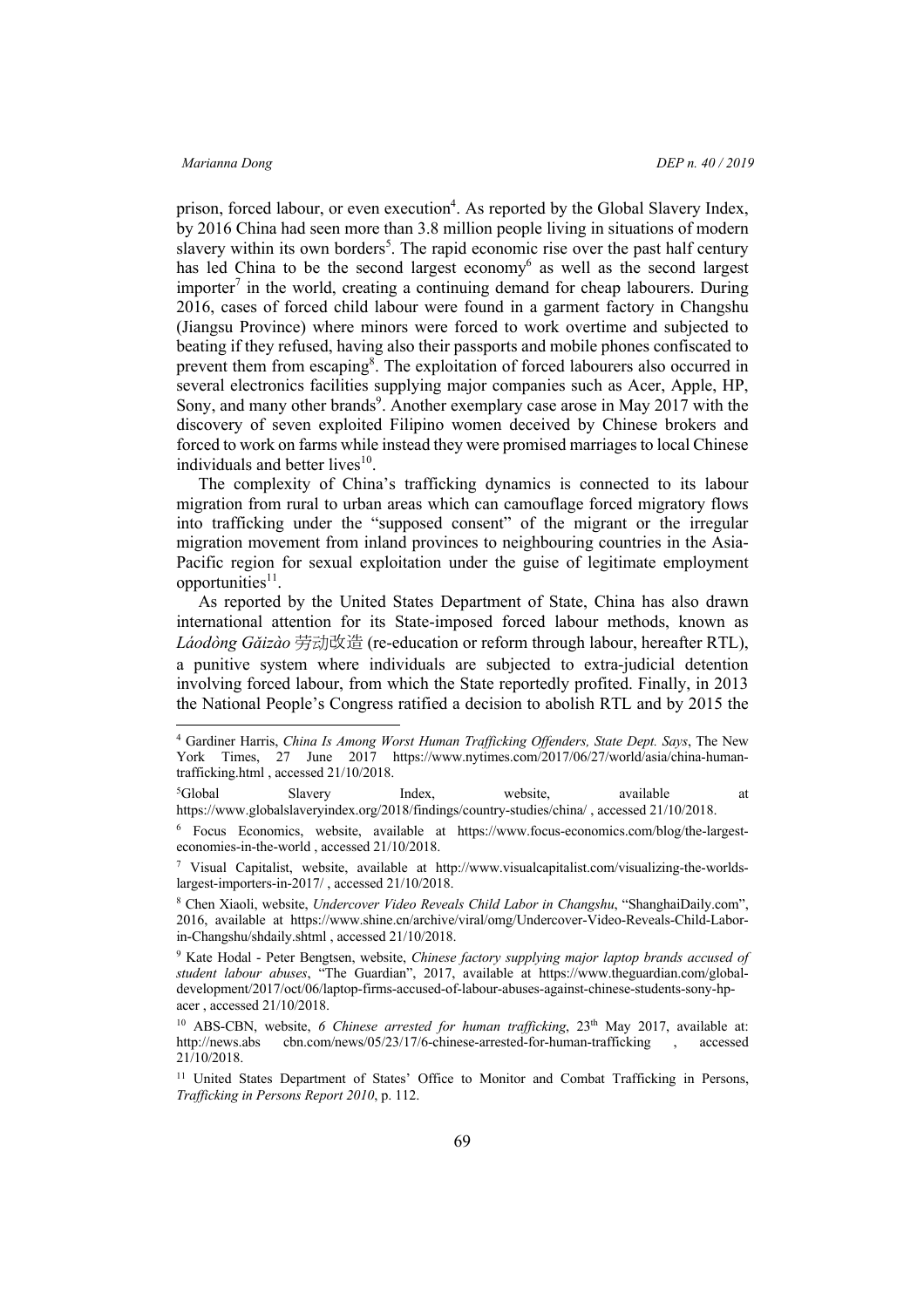government had closed most RTL facilities. However, a 2017 report by the US-China Economic and Security Review Commission alleged that facilities are still operative and that the government only converted RTL facilities into state-sponsored drug rehabilitation centres or so-called *Shōuróng Jiàoyù* 收容教育 "custody and education centres" to which, deprived of any charge or trial, people are sent and alleged forced labour continues<sup>12</sup>.

Given this premise, the scope of this article is to demonstrate many of the causal roots and social deprivation associated with China that drive and sustain trafficking worldwide. However, due to the hidden nature and challenges of trafficking in persons in the PRC, the study will not cover all the forms of trafficking. The aim is to analyse and problematise the situation of women and young girls and to highlight the inequalities in the Chinese context that makes women and infant girls vulnerable to trafficking. It centres on the gravity of the present-day situation starting with a brief history of human trafficking in the territory.

# **History of Human Trafficking Evolution in China**

According to Watson, prior to the establishment of the PRC in 1949, China had "one of the largest and most comprehensive markets for the exchange of human beings in the world"<sup>13</sup>. From the Oing Dynasty to the early twentieth century, the sale of people was a tolerated system to help families to dispose of unwanted children, borrow reproductive or child-rearing services, or buy sons into their households<sup>14</sup>. During that time, there were no organised traffickers, but the trade of persons was perpetuated by household heads who were the patriarchal decision markers in buying and selling their children, concubines, servants, wives and slaves<sup>15</sup>. Infanticide and abandonment of females resulted in a skewed gender ratio that triggered the sale of women as concubines, slave or servants, infant daughtersin-law, wives, or prostitutes to meet the increased demand of single men (see section 3). Women could be procured from markets whereas others were transferred from one family to another through an exchange of marriage price<sup>16</sup>. Even the sale of a child was legalised by the Qing Code through the sign of a "white contract" (drafted

 <sup>12</sup> Amnesty International, website, *China's 'Re-education Through Labour' camps: Replacing one system of repression with another?,* December 2013, available at

https://www.amnesty.org/en/latest/news/2013/12/china-s-re-education-through-labour-camps-

replacing-one-system-repression-another/, accessed 21/10/2018. See also Caijing Magazine Global Times, website, *Education without trial*, June 2014, available at

http://www.globaltimes.cn/content/863879.shtml, accessed 21/10/2018.

<sup>13</sup> Watson, James L. 1980. "Transactions in People: The Chinese Market in Slaves, Servants, and Heirs", in *Asian and African System of Slavery*. Berkeley and Los Angeles: University of California Press, p. 223.

<sup>14</sup> Ransmeier, Johanna S. 2017. *Sold People: Traffickers and Family Life in North China*. Cambridge Massachusetts: Harvard Press University, p. 2.

<sup>&</sup>lt;sup>15</sup> Watson, Rubie S. 1991. "Wives, Concubines and Maids: Servitude and Kinship in the Hong Kong Region, 1900-1940". In Watson - Patricia E, *Marriage and Inequality in Chinese Society*. Berkeley and Los Angeles, University of California Press, pp. 231−255.

<sup>16</sup> Ransmeier, *op. cit.,* p. 24.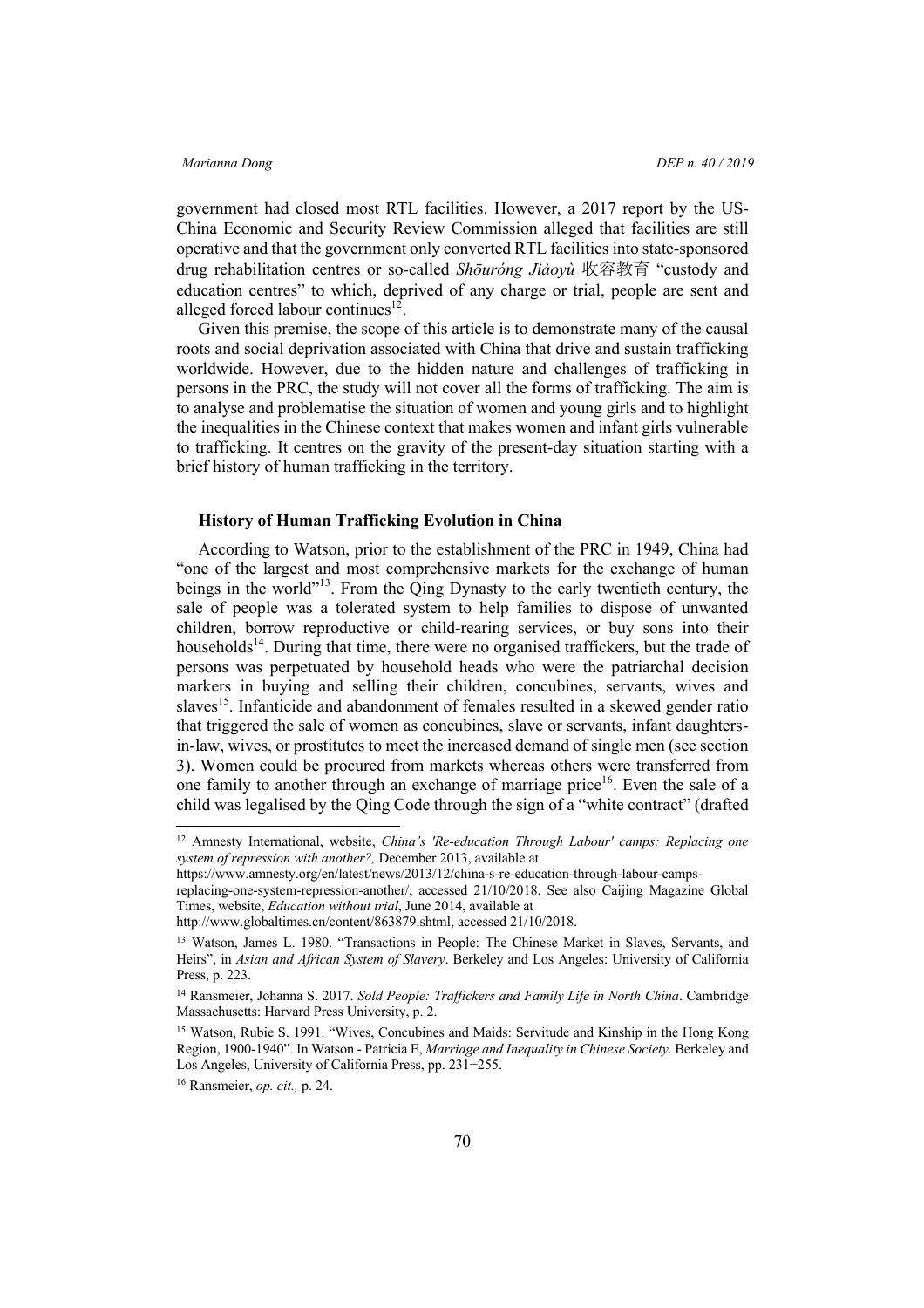privately) or "red contract" (registered and stamped with the local magistrate's red seal) to document the sale that specified the rights of both buyer and seller<sup>17</sup>. The statute of the Qing Code (大清律例, *Dà Qīng Lü Lì* 1644-1912) during the Qing Empire, forbade many forms of the sale of persons, but it also included provisions that allowed the practice to continue. To justify the selling of children, families and traffickers the excuse of starvation was often used and that motives were only benevolent towards the child; in these cases, they were acquitted by magistrates<sup>18</sup>. Following the research of Ransmeier, the Qing Code contained numerous laws to limit these practices:

Statute 79 proscribed any person from selling stray children of unidentified origin into slavery<sup>19</sup>;

Statute 367 forbade any person from selling a wife by criminalising the sale of marriage through a dowry (*mǎixiū màixiū* 买休卖休) as well as the sale of prostitution (*màichàng* 卖唱) 20;

Statute 275 prohibited abduction *lüè* 掠 and abduction for the purpose of selling (*lüèmài* 掠卖). Illegal also was selling commoners (*liángrén* 良人) or wives to be forced into slavery or prostitutes and even the act of deceiving for the purpose of sale was outlawed (*lüèrén lüèmài* 掠人掠卖) 21.

In addition:

Statute 115 imposed the strokes of the heavy bamboo as form of punishment for a head of household if he arranged the marriage between a slave and a daughter of honourable birth<sup>22</sup>.

Before the transition from Imperial to Republican era, the issue of "buying and selling human beings" (*mǎimai rénkǒu* 买卖人口) was first submitted as a memorial to the Throne in 1906 from Viceroy Zhou  $Fu^{23}$  asking the court to join the modern world by prohibiting human trafficking and adding that "foreign nations look upon those that tolerated slavery as barbarous peoples $^{324}$ . Three years later, another official delivered the same cause and requested the Throne to prohibit slavery on the basis that it was fundamentally incompatible with the government's reform agenda. Censor Wu Wei Ping wrote:

We are about to establish a constitutional regime throughout the Empire [...] It is inconsistent with good government that the poor and unfortunate, [...] should be bought and sold and

 <sup>17</sup> *Ivi*, p. 57. See also Watson, *op. cit.*, p. 234.

<sup>18</sup> Ransmeier, *op. cit.*, p. 5.

<sup>19</sup> Jones, William C., Tianquan Cheng, and Yongling Jiang. 1994. English version, *The Great Qing Code*. Oxford: Clarendon Press, art. 79.

<sup>20</sup> *Ivi,* art. 367.

<sup>21</sup> *Ivi,* art. 275.

<sup>22</sup> *Ivi,* art. 115.

<sup>&</sup>lt;sup>23</sup> Zhou Fu is a high-ranking official in the Qing bureaucracy who governed the three Provinces along the Yangtze River.

<sup>&</sup>lt;sup>24</sup> Williams, E.T. 1910. *The Abolition of Slavery in the Chinese Empire*, pp. 794-795.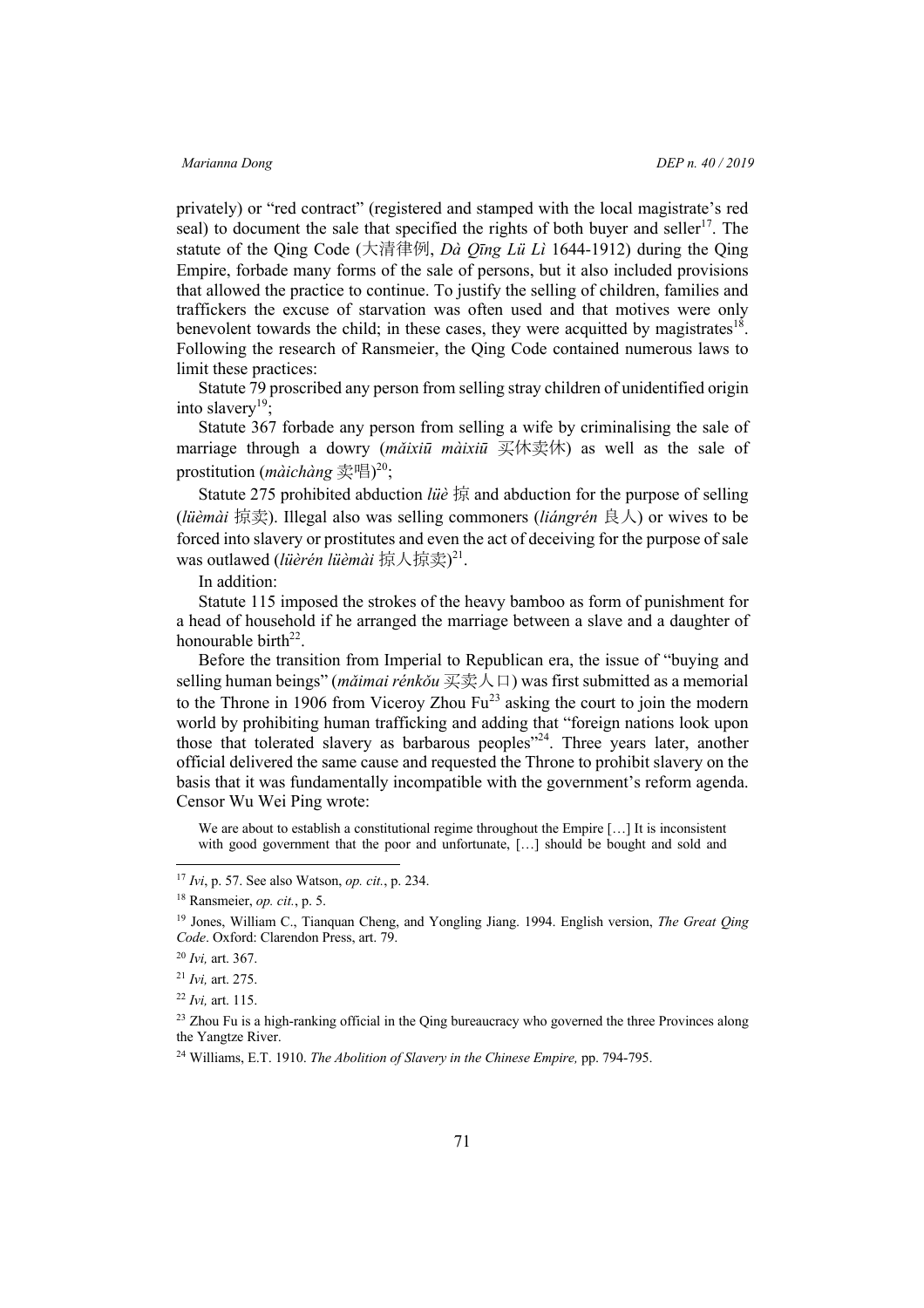allowed to sink into the degradation of slavery, to be oppressed and cruelly ill-treated and denied all human rights<sup>25</sup>.

Because both memorials dealt with the same issue, the Constitutional Commission worked on them jointly and agreed that slavery would only weaken and endanger the legitimacy of the government in the eyes of other countries if such practices were not prohibited<sup>26</sup>. The Constitutional Commission proposed ten regulations for the abolition of slavery and after the approval of the Emperor, the imperial edict of 1910 was promulgated to abolish slavery and realise the legal equality of persons in the territory. The edict criminalised the sale and purchase of human being including the sale of one's self or children on account of poverty and nullified all legal contracts $2^7$ .

The shift to the Republican era from 1912 to 1949 was accompanied by government willingness to cooperate with international community on a broad spectrum of transnational issues<sup>28</sup>. Although it was unable to ensure legislative implementation and enforcement, it did mark a starting point on the adoption of national legal reforms. For instance, during the early Republic, a revised version of the Qing Code was actually used as the provisional criminal code of China.

Subsequently, legislative reforms took place after 1928 following the Nationalist Party's consolidation of control over most of China and establishment of a central government in Nanjing. Under the leadership of Chiang Kai-shek, the post-1928 Republican government realised how law could be a powerful tool for the creation of a strong and centralised state<sup>29</sup>. Between 1928 and 1935, Republican lawmakers issued, amended, and promulgated numerous laws amongst which can be found the basic codes establishing a new legal order in China<sup>30</sup> and the full legal equality of all persons. Finally, the Criminal Code of the Republican government criminalised, in art. 298, the trafficking of women by abduction for various purposes such as forced marriage with another person or for lucrative gain and if carried "*with the intent that an indecent act may be committed against her or that carnal knowledge may be had of her*<sup>31</sup>. Although there were improved efforts to curtail the sale of human beings,

 <sup>25</sup> The American Journal of International Law, *Report to the Throne of the Imperial Chinese Commission on Constitutional Government Recommending the Abolition of Slavery, together with the Imperial Rescript Approving the Report and Ten Regulations for its Enforcement*, Vol. 4, No. 4, Supplement: Official Documents, Cambridge University Press, 1910, p. 360-361. Also available at https://www.jstor.org/stable/2212089?seq=3#metadata\_info\_tab\_contents, accessed 25/10/2018.

<sup>26</sup> *Ivi*, pp. 361-362.

<sup>27</sup> Meijer, M.J. 1976. *The Introduction of Modern Criminal Law in China*, ABC-CLIO, LLC.

<sup>28</sup> Kirby*,* William C. 2000. *The Internationalization of China: Foreign Relations at Home and Abroad in the Republican Era*, in Frederic Wakeman Jr. - Richard Louis Edmonds, "Reappraising Republican China". Oxford: Oxford University Press, p. 179.

<sup>29</sup> Mühlhahn, Klaus. 2009. *Criminal Justice in China: A History*, Harvard: Harvard University Press, p. 62.

<sup>30</sup> Promulgated laws include the Civil Code of 1929 and 1939; the Code of Civil Procedures of 1930 and the revised code of 1935; the Criminal Code of 1928 and its revision in 1935; the Code of Criminal Procedures of 1928 and the revised code of 1935.

<sup>&</sup>lt;sup>31</sup> Criminal code of the Republic of China, 1935, art. 298 (1) (2). While women obtained greater autonomy through these laws, there were also unintended legal lacunae, for instance, art. 298 of the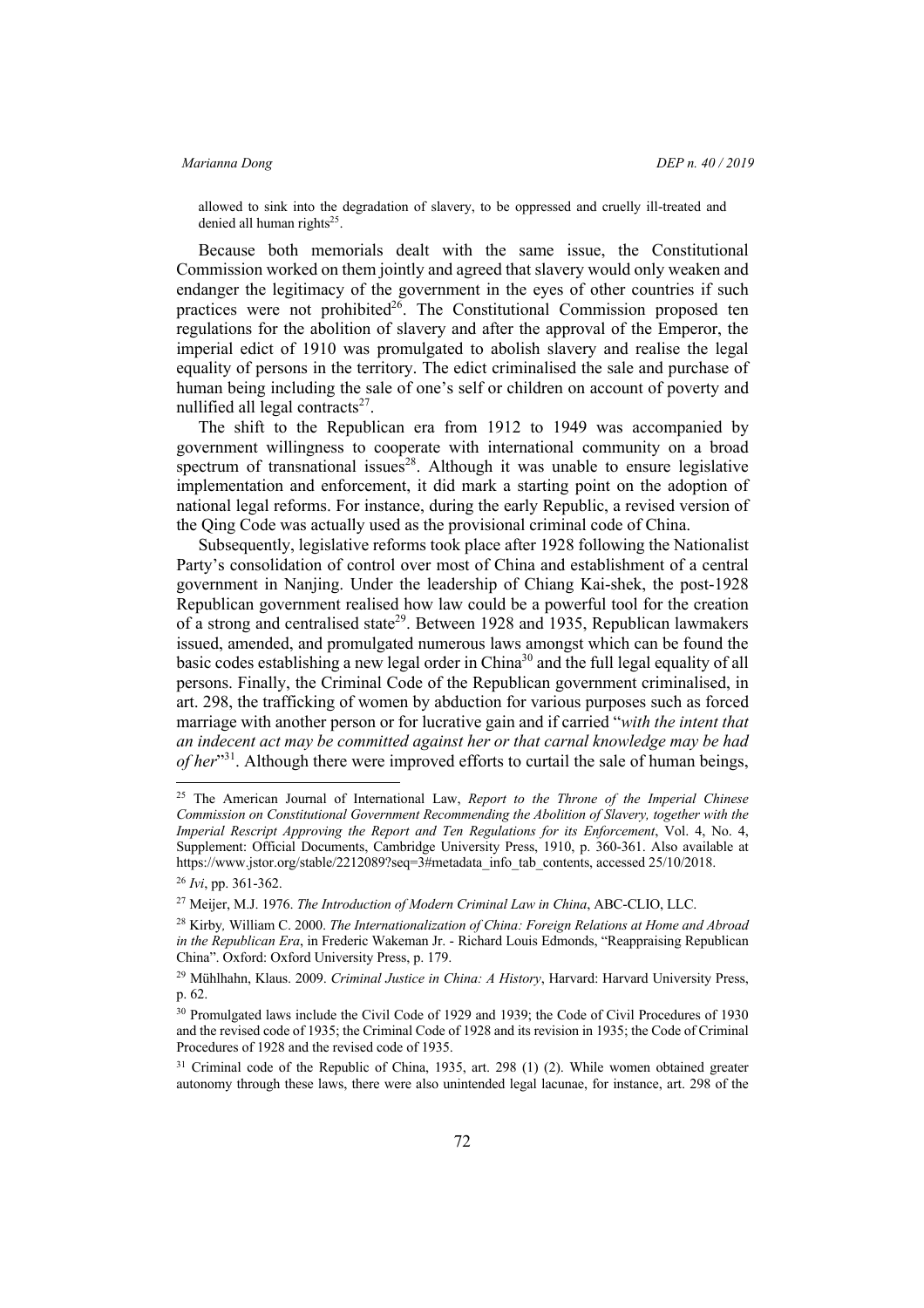brokers and local intermediaries were able to find new solutions to bypass the restrictive controls and perpetuate the supply of domestic, reproductive, and sexual activities, while local courts advocated leniency in the prosecution process<sup>32</sup>.

The establishment of the Maoist era, from 1949 to 1977, saw a drastic decrease in the practice of trafficking following the enforcement of the household registration system, the 1950 Marriage Law<sup>33</sup> (*hūnyīnfǎ* 婚姻法), the closure of brothels, and the eradication of prostitution, which exponentially reduced women's vulnerability to brokers and significantly mitigated the trafficking practice<sup>34</sup>. However, the post-Mao era from 1978 to the present day saw a rise in trafficking due to the high demand for domestic, reproductive and sexual services; among several issues, the introduction of the One-Child policy (*dúshēng zĭnŭ zhèngcè* 独生子女政策, hereafter OCP) or family planning policy reignited incentives for trafficked women. The fuelling of trafficked victims' vulnerability is also embedded within the country's internal migration which is strictly regulated by the *hùkǒu registration system* (户口) limiting migrants' access to governmental benefits, employment opportunities, and social or other services in the cities.

# **Trafficking in women: a question of gender inequality and its effects**

Human trafficking of women in China has become a lucrative business that is expanding due to several factors: the continuous persistence of cultural traditions devaluing women, the aggressive implementation of the OCP, and a defective legal system maybe also caused by its overly broad definition on trafficking and the continuing misalignment of Chinese anti-trafficking efforts with international standards. This shows that the government is only enhancing the aspect of gender as a vulnerability factor for women through its policies and culture. Studies have shown also that both trafficking and prostitution are "gendered systems" as a consequence "from structural inequality between women and men", continuing by noting how "men create the demand and women are the supply"<sup>35</sup>.

Criminal Code of 1935 did not recognise any kind of selling of adult women that did not involve the use of force.

<sup>32</sup> Ransmeier, *op. cit.*, p. 173.

<sup>&</sup>lt;sup>33</sup>National People's Congress *Quánguó rénmín dàibiǎodàhuì* 全国人民代表大会, Marriage Law of People's Republic of China *Zhōnghuá rénmín gònghéguó xíngfa*中华人民共和国婚姻法, art. 1 abolished "*the feudal marriage system based on the arbitrary and compulsory arrangements and supreme act of man over woman, and in the disregard of the interests of children*", while art. 2 specified prohibited practices under its reach. These included "*bigamy, concubinage, child betrothal, interference with the re-marriage of widows and the exaction of money or gifts in connection with marriage*". Through the adoption of the Marriage Law, women obtained the right to divorce. Available at http://www.npc.gov.cn/npc/lfzt/rlys/2014-10/24/content\_1882723.htm , accessed 29/10/2018.

<sup>34</sup> Henriot, Christian. 1995. "*La Fermeture*: The Abolition of Prostitution in Shanghai, 1949-58"*,* in *The China Quarterly*, No. 142. Cambridge University Press on behalf of the School of Oriental and African Studies, pp. 467-486.

<sup>35</sup> Vijeyarasa, Ramona. 2015. *Sex, Slavery and the Trafficked Woman: Myths and Misconceptions about Trafficking and its Victims*. Ashgate Publishing Limited, p. 133.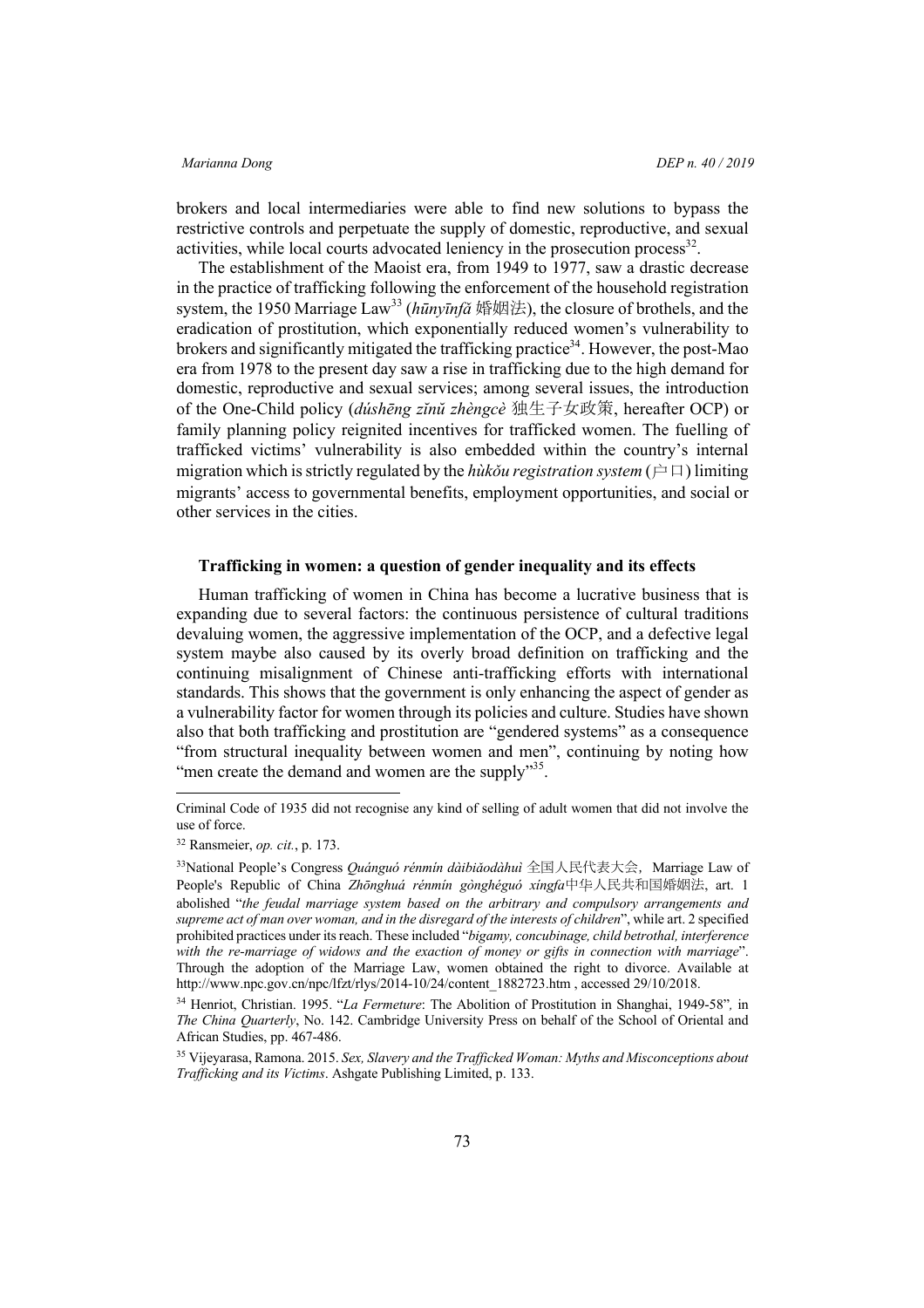In spite of the Chinese government efforts to comply with the minimum standards in the elimination of trafficking, it fails to adequately protect Chinese and foreign victims of trafficking. Besides, women's vulnerability is also often seen as they enter a market economy still attached to the traditional views of women and their role in society, limiting their access to labour markets. It is certainly true that global awareness is steadily growing, but unfortunately, the level of knowledge remains very low and increases the vulnerability of potential victims, particularly of female victims. The discussion of women and gender vulnerability in sex and bride trafficking is therefore highly important. This is not only in terms of discussing how the gender relation structures in society is fuelling trafficking of women, but more importantly if gender inequality is causing increasing trafficking of women in China and transnationally. Up until the twentieth century, it was assumed that women had to be subject to the authority of the males. Their inferiority is not only deeply embedded in the Chinese culture, but also it is reflected in the Five Classics of a moral acceptance in objectifying women<sup>36</sup>. The Confucian view of a woman was:

inferior by nature, she was dark as the moon and changeable as water, jealous, narrow minded and insinuating. She was indiscreet, unintelligent, and dominated by emotion. Her beauty was a snare for the unwary male, the ruination of states $37$ .

China's feudal patriarchal and patrilineal system constantly exposed women to subordination by their family's male-dominant figure<sup>38</sup>. The role of women during the Qing was especially marked by a rigid set of legal rules and social values, more so, if considering Confucian virtues such as filial piety, righteousness, and female chastity. Watson also argued that during the Qing and Republican period, Chinese women "*belonged to*" rather than "*belonged in*" the family because women were considered as property of the male-dominated household<sup>39</sup>. Only during the Republican period, doid gender equality and gender relations become central projections of a changing and progressive China defining, for the first time, an ideological departure from the Confucian view of social hierarchy based on positions, roles, and gender $40$ .

One of the most prominent examples to affirm the principle of gender equality was the right to divorce; under the new civil law the Republican government both

 <sup>36</sup> Canonical literary text ascribed to Confucius. Tiefenbrun, Susan and Christie J. Edwards. 2008. "Gendercide and the Cultural Context of Sex Trafficking in China", *Fordham International Law Journal*. The Berkeley Electronic Press, Volume 32, Issue 3, art. 1, p. 734.

<sup>&</sup>lt;sup>37</sup> Guisso, Richard W. 1981. "Thunder Over the Lake: The Five Classics and the Perception of Women in Early China", in Richard W. Guisso and Stanley Johannesen, *Women in China: Current Directions in Historical Scholarship*. Philo Press, p. 59.

<sup>38</sup> Tiefenbrun and Edwards, *op. cit.*, p. 5.

<sup>39</sup> Watson, James L. 1980. "Asian and African System of Slavery", in *Transactions in People: The Chinese Market in Slaves, Servants, and Heirs*. Berkeley and Los Angeles: University of California Press, p. 227.

<sup>&</sup>lt;sup>40</sup> The principle of full legal equality was affirmed in the following versions of the constitution of the Republican period. However, gender discrimination was not explicitly referenced until 1946, when art. 7 of the Constitution of the Republic of China, adopted on 25 December 1946, specifically prohibited distinction on the basis of sex, religion, race, class or party affiliation.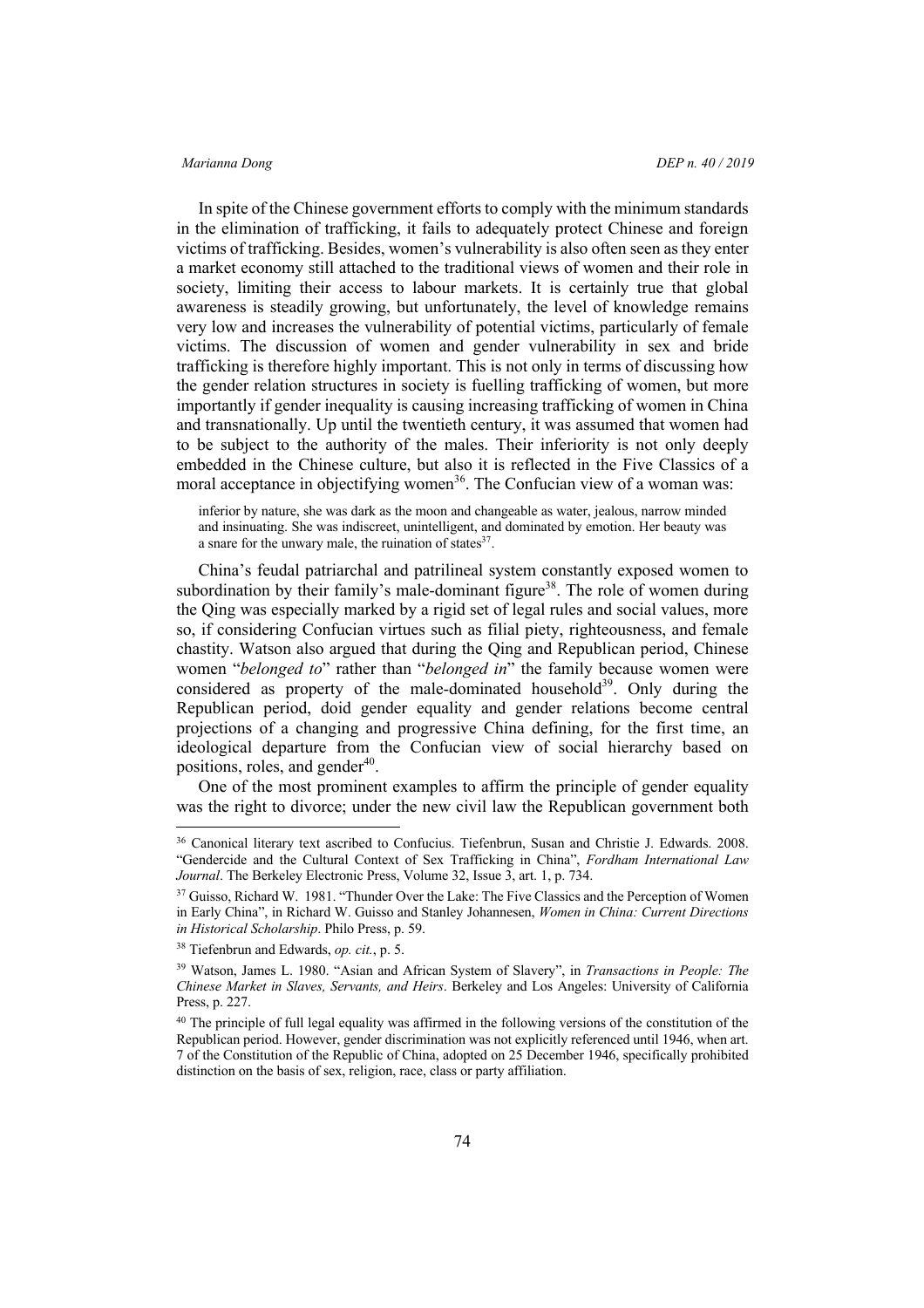husband and wife had the equal right to initiate divorce proceedings<sup>41</sup>, giving women greater legal status than they had been previously allowed and shaping equal "power relations in the family"42, however, it did not recognise any kind of selling of adult women that did not involve the use of force, as in cases of abductions<sup>43</sup>. Therefore, it excluded from the scope of criminalisation of trafficking in women, during Republican China, the initial act of recruitment such as use of threats, coercion, fraud, deception, or even the abuse of power or of a position of vulnerability. Under Mao Zedong's rule (1949-1978) to alleviate women from the male-dominant power, they were granted the legal right to vote, employment, marriage, education, and inheritance rights. Even the problem of prostitution under the Communism notably  $decreased<sup>44</sup>$ .

Nevertheless, the transition from a planned economy under Communism to a free market economy in 1979 under Deng Xiaoping regrettably brought a setback to women's equality, the re-emergence of prostitution, and the abduction of women for sexual exploitation and forced marriages<sup>45</sup>. It was also through the introduction of the OCP that China further experienced an increase of demographic crises that arguably rose to the level of *gendercide*. Couples who fail to comply with the policy regularly face demotion or loss of jobs, extreme fines, loss of benefits, or access to social services. At times, even homes and personal property might be demolished or confiscated for unpaid fines. So, to meet the standards of the OCP and to ensure the desired son, especially in rural households (though since 1984 the policy has been more lenient in rural areas permitting to give birth to more than one child if the firstborn is a girl $^{46}$ ), countless Chinese families have committed sex-selective abortions, infanticide of their baby girls, non-registration (black children *hēi háizi* 黑孩子) or abandonment, generating a scarcity of females<sup>47</sup>. Cases have been reported in the rural Yunnan province in which, rather than just abandon their babies, many women drown or even murder their girl child or sell them on the black market to smugglers<sup>48</sup>. Babies are, then, sold to wealthier or childless parents in eastern China who do not want to wait for the adoption system or rural farmers to help with the farm and the housework.

Even after the institutionalisation of the Two-Child Policy in 1 January 2016 the sex-selective abortion of baby girls, especially second daughters, did not come to an

<sup>&</sup>lt;sup>41</sup> The Civil Code of the Republic of China, Book IV on Family Law, art. 1052.

<sup>42</sup> Diamant, Neil J. 2000. "Re-Examining the Impact of the 1950 Marriage Law: State Improvisation, Local Initiative and Rural Family Change", in *The China Quarterly*. Cambridge University Press on behalf of the School of Oriental and African Studies, No. 161, p. 191.

<sup>43</sup> Criminal Code 1935, *op. cit.,* art. 298.

<sup>44</sup> Ju, Hong et al. 2006. "Female Criminal Victimization and Criminal Justice Response in China", *British Justice Criminology*, p. 859.

<sup>45</sup> *Ibid.*

<sup>46</sup> Tsai, Kellee S. 1996. "Women and the State in Post-1949 Rural China", in *Contemporary China: The Consequences of Change, Journal of International Affairs*, Vol. 49, No. 2, p. 513.

<sup>47</sup> Tiefenbrun, Susan. 2008. "Human Trafficking in China", *University of St. Thomas Law Journal*, Vol. 6, Issue 1, art. 14, p. 732.

<sup>48</sup> Tiefenbrun and Edwards, *op. cit.,* p. 8.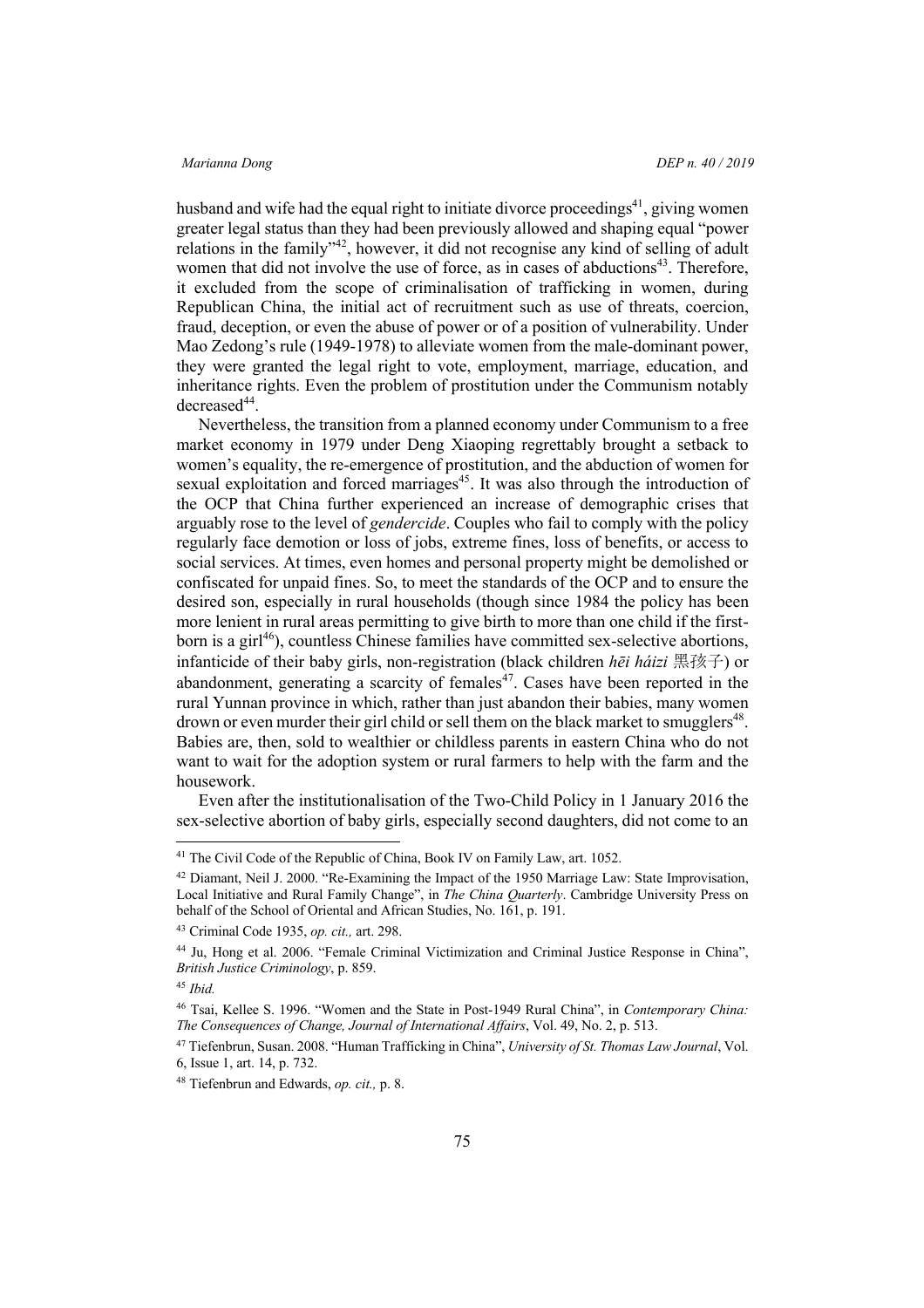end<sup>49</sup>. We can clearly witness how the role of the restrictive birth planning regulations, under the Chinese government, violate Chinese women's reproductive rights under art. 16 of CEDAW which calls for States parties to the Convention to take all necessary actions to guarantee, following the principle of gender equality between women and men, "same rights to decide freely and responsibly on the number and spacing of their children<sup>50</sup>". At present, according to a report by World Economic Forum, China ranked 100<sup>th</sup> out of 144 countries for gender parity in  $2017^{51}$ .

### **Forced marriage and bride trafficking**

In principle, bride trafficking appears when social practices or political policies generate a scarcity in women, insufficient to the number of men, and so bride trafficking fills that void. Under the birth limitation policy and the traditional malechild preference in China, the skewed sex ratio of 117 boys to 100 girls is fuelling the demand for prostitution and for foreign women as brides for single Chinese men, especially for those living in rural areas<sup>52</sup>. Due to the increased migration of women from villages to more developed coastal areas of eastern China, rural men have no other choice but to resort in purchasing a trafficked bride, and some girls are even raised in remote villages to be child brides for farmers<sup>53</sup>. Research shows that most of the trafficked victims are from Henan, Anhui, Hunan, Sichuan, Guizhou, and Yunnan provinces<sup>54</sup>, and they are sold into forced marriages in Zhejiang, Shandong, Jiangsu, and Inner Mongolia. According to the 2017 Report of the Congressional-Executive Commission on China<sup>55</sup>, women from other countries (such as Cambodia, Myanmar, Nepal, Vietnam, Laos, Mongolia, Russia, North Korea as well as countries in Africa and the Americas<sup>56</sup>) are also at risk of being sold into forced

 <sup>49</sup> Women's rights without Frontiers reported in 2017 the case of a Chinese woman from Anhui Province who died after her husband pressured her into aborting four pregnancies in a year because of his desire for a male child.

<sup>50</sup> Convention on the Elimination of All Forms of Discrimination against Women, 18th December 1979, G.A. Res. 34/180, 34 UN GAOR, Supplement no. 46, U.N. Doc A/34/46, 1979, art. 16.

<sup>51</sup> Human Rights Watch, *World Report 2018*, p. 146.

<sup>52</sup> Littlejohn, Reggie. 2018. website, *World Day Against Trafficking in Persons: Gendercide and Sexual Slavery in China*, Women's rights without Frontiers *nüquán wújiāng jiè* 女权无疆界, July, available at https://www.womensrightswithoutfrontiers.org/blog/world-day-against-trafficking-in-persons-

gendercide-and-sexual-slavery-in-china/, accessed 01/11/2018. See also U.S TIP Report 2018, *op. cit.,* p. 142.

<sup>53</sup> Rosenthal, Elisabeth. 2003. website, *Bias for Boys Leads to Sale of Baby Girls in China*, "The New York Times", July, available at https://www.nytimes.com/2003/07/20/world/bias-for-boys-leads-tosale-of-baby-girls-in-china.html, accessed 01/11/2018.

<sup>54</sup> United States Department of States' Office to Monitor and Combat Trafficking in Persons, *Trafficking in Persons Report 2008.*

<sup>55</sup> Congressional-Executive Commission on China 2017 Annual Report, One Hundred Fifteenth Congress First Session, U.S. Government Publishing Office Washington, October 2017. Available at https://www.cecc.gov/publications/annual-reports/2017-annual-report, accessed 01/11/2018.

<sup>56</sup> Fetterly, Madeline. 2014. website, *Sex Trafficking and China's One Child Policy Among the consequences of China's one child policy: a growing market for trafficked women*, "The Diplomat",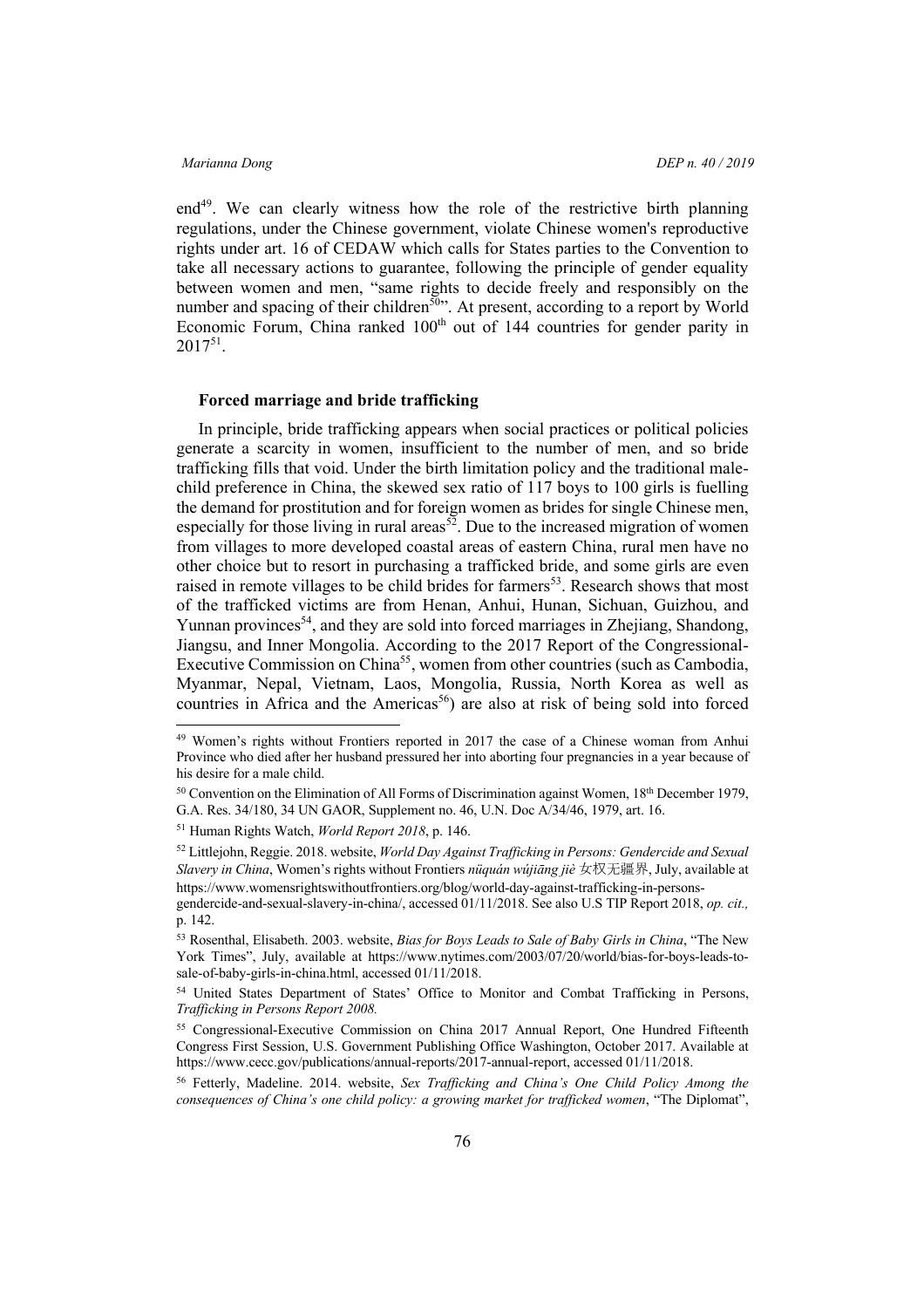marriages and sexual exploitation in China. For example, in 2015, the Cambodian government rescued 85 trafficked brides who were returned to their country, and they are just few of the thousands still imprisoned in this illegal market. As Phil Robertson, deputy director of Human Rights Watch's Asia division, has stated: "for every woman who escapes her captivity in China and returns to Cambodia, there are dozens more that never make it out"<sup>57</sup>. Another case occurred in 2016 when authorities in eastern China confirmed that a pregnant 12-year-old girl had been abducted from Vietnam and sold as a bride-to-be to an older man by a woman<sup>58</sup>. While in 2017, it was reported that the 17-year-old May Khine Oo after being drugged on a train by a couple, was sold twice to forced marriage in China during the next 13 years. She managed to escape after contacting a student group via the Chinese app messaging service, leaving her two children behind<sup>59</sup>. According to Women's Rights without Frontier, China approximately estimates a number of 30 to 40 million "*bare branches"*<sup>60</sup> and the pressure and expectation of the community for men to get a wife has not helped to combat bride trafficking. In order to marry a woman, the matter of costs has become an obstacle; in fact, Chinese men usually pay an expensive traditional bride price for local women, similar to a dowry. However, when men cannot afford it, they turn to traffickers to purchase kidnapped brides from other areas because is a cheaper solution in the "*marriage* squeeze"61. What is interesting and contradictory at the same time is that, in spite of the high demand for women in rural areas, there is a common practice of rural families to give away their baby girls, creating a vicious circle of gender imbalance in many parts of China. The situation of bride trafficking demonstrates that the patriarchal Confucian structures

November, available at https://thediplomat.com/2014/11/sex-trafficking-and-chinas-one-child-policy/, accessed 01/11/2018. See also Congressional-Executive Commission on China, *Annual Report 2018*, One Hundred Fifteenth Congress Second Session, October 2018, U.S. Government Publishing Office, p. 178,.

<sup>57</sup> Sen David. 2015. website, *Maids, bride return after abuse abroad*, "The Phnom Pehn Post", November 2015, available at https://www.phnompenhpost.com/national/maids-bride-return-afterabuse-abroad , accessed 01/11/2018.

<sup>58</sup> Li, Jane. website, *Pregnant 12-year-old confirmed by Chinese authorities to have been abducted from Vietnam*, "South China Morning Post", October 2016, article available at https://www.scmp.com/news/china/society/article/2027054/pregnant-12-year-old-confirmed-chineseauthorities-have-been , accessed 01/11/2018.

<sup>59</sup> South China Morning Post, website, *This Myanmar woman escaped a life of forced marriages in China and left two children behind Trafficked to China to marry, a Myanmar woman hopes to save others from same fate*, August 2017, article available at https://www.scmp.com/news/asia/southeastasia/article/2108092/myanmar-woman-escaped-life-forced-marriages-china-and-left, accessed 01/11/2018.

<sup>60</sup> Bare branches *guāng gun-er* 光棍儿 refer to young adult males who will never marry because they cannot find spouses and, therefore, being unable to reproduce and carry on the family line. Bare branches tend to share similar characteristics such as belonging to the lowest socioeconomic class, being underemployed or unemployed, and they live with other bare branches, creating a distinctive bachelor subculture.

<sup>61</sup> IOM - June JH Lee, *Human Trafficking in East Asia: Current Trends, Data Collection, and Knowledge Gaps, Data and research on human trafficking: A global survey*, Offprint of the Special Issue of International Migration Vol. 43 (1/2) 2005, IOM, Geneva, p. 177.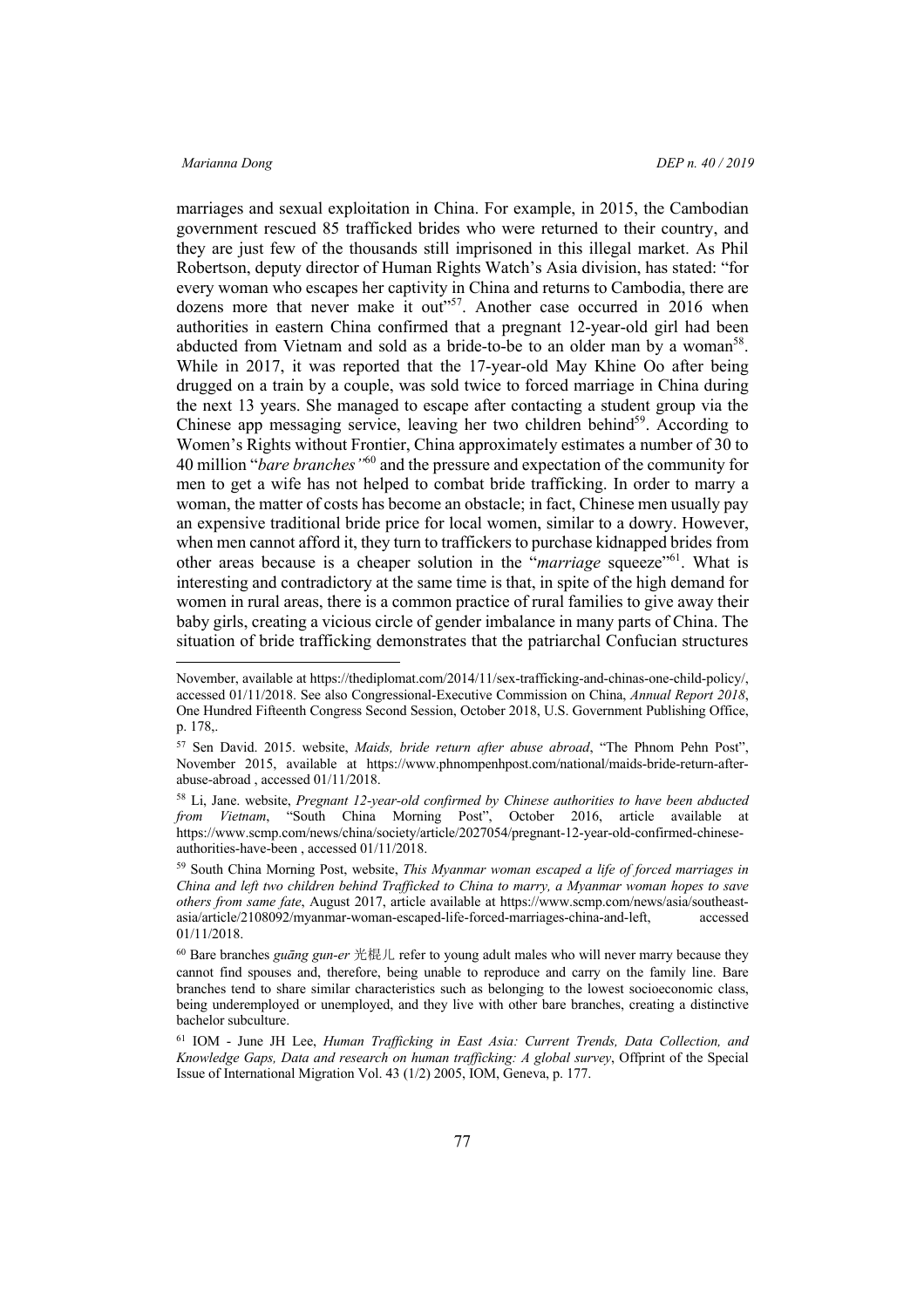are prevalent and still a strong influence on Chinese society behaviour that exacerbate gender imbalance and increase trafficking in women and young girls.

# **Forced sexual exploitation and the sex industry**

The trafficking in women for sexual exploitation (*guǎimài fùnŭ* 拐卖妇女) and in the sex industry emerged in the wake of economic reforms. During the Mao era, prostitutes were sent to labour camps for education, formally called Women's Labour Training Centres (*fùnü láodòng jiàoyǎngsuǒ* 妇女劳动教养所62). In 1958, the Chinese Communist Party proudly declared to the world that prostitution had been eradicated, and this success was a symbol of China's transformation into a modern nation<sup>63</sup>. However, after 1978, the intensification of internal migration precipitated the rise in prostitution and the sex market.

Not surprisingly, most of the victims of modern society come from disillusioned and vulnerable circumstances. Once their targets from neighbouring countries reach the destination country, the traffickers take away their passport or any other identity document to impede victims from running away. Fear through the use of threats and violence, rape, and threats against family members are other coercive methods to make victims submissive and fearful. These tactics consent traffickers to deploy these victims to meet the sexual demand, and the outcome is engaging in underground work such street prostitution, brothels, or being sold as involuntary brides.

Since the economic reform of 1978, brothels have been operating in massage parlours, hair or beauty salons, and nightclub/KTV lounges. Visitors to these places are mainly middle-aged businessmen, male government officials, entrepreneurs, policemen, and foreign investors. Street prostitution and brothels only differ in location and in the process used to attract customers: with street prostitution, women "work" on the streets until a customer approach them; by contrast, brothels are easier access for customers as women are restricted in one area. It is confirmed that every year numerous cases of North Korean women rely on brokers to facilitate their travel in the territory, only to end up sold into a Chinese household or forced into the sex work $64$ .

The UN Commission of Inquiry Report examined cases of North Korean women trafficked into forced marriages or sexually exploitation by their presumably husbands or other associates<sup> $65$ </sup>. Moreover, studies also found Chinese children,

 <sup>62</sup> Henriot, Christian. 1995. "*La Fermeture*: The Abolition of Prostitution in Shanghai, 1949-58"*,* in *The China Quarterly*, No. 142. Cambridge University Press on behalf of the School of Oriental and African Studies, p. 476.

<sup>63</sup> Zheng, Tiantian. 2010. *Sex Trafficking, Human Rights and Social Justice*. New York: Routledge Taylor & Francis Group, p. 85.

<sup>64</sup> Human Rights Council, *Report of the detailed findings of the commission of inquiry on human rights in the Democratic People's Republic of Korea*, A/HRC/25/CRP.1, February 2014, available at https://documents-dds-ny.un.org/doc/UNDOC/GEN/G14/108/71/PDF/G1410871.pdf?OpenElement accessed 03/11/2018.

<sup>65</sup> Zheng, *op. cit.,* p. 138.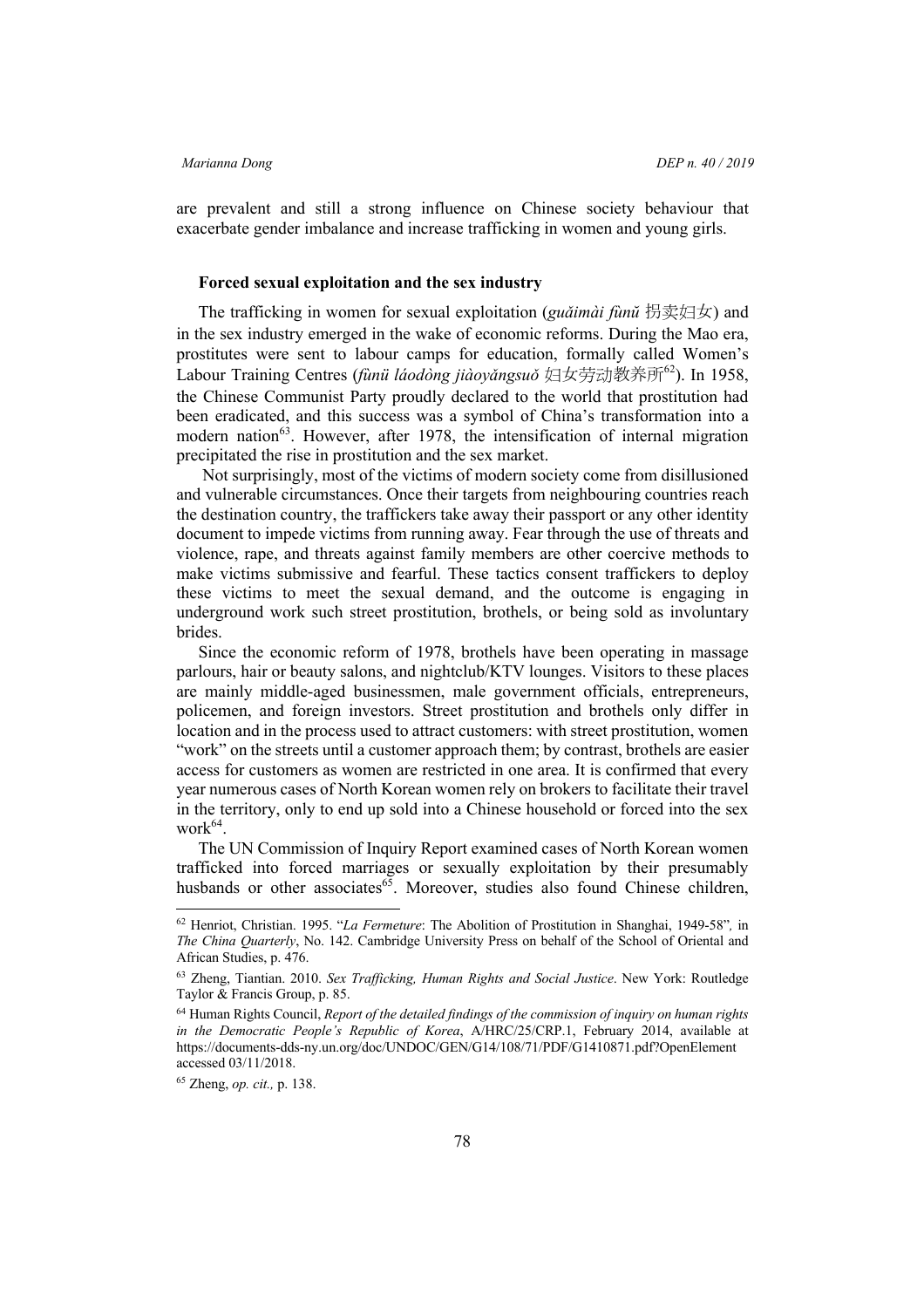including the "*left-behind children*" (those in care of family relatives in rural villages), and girls from Russia, Mongolia, and Vietnam trafficked into exploitative conditions and forced marriage<sup>66</sup>. China has adopted an abolitionist policy stance that deems prostitution a form of violence against women, in fact over the past decades, China has published several laws to ban prostitution and prosecute the third party involved. These legislative policies rely on the belief that no women would choose prostitution voluntarily because it strips of their "natural" and legal rights. Therefore, the extant trafficking literature and Chinese anti-trafficking law classify all women forced in prostitution as trafficked victims. These series of laws include<sup>67</sup>:

- The first Criminal Law adopted in 1979<sup>68</sup>;
- the 1983 Decision of the Standing Committee of the National People's Congress on Severely Punishing Criminals Who Gravely Endanger Public Security (the 1983 Decision) $69$ ;
- the 1991 Decision on Strictly Forbidding the Selling and Buying of Sex<sup>70</sup>;
- the 1991 Decision on the Severe Punishment of Criminals Who Abduct and Traffic in or Kidnap Women and Children<sup>71</sup>;
- the 1992 Law on Protecting the Rights and Interests of Women (Women's Law $V$ <sup>72;</sup>
- the Revised Criminal Law of 1997 (paragraph 6);
- the 1999 Entertainment Regulations<sup>73</sup>.

<sup>67</sup> Dewey, Susan, Tiantian Zheng and Treena Orchard. 2016. *Sex Workers and Criminalization in North America and China: Ethical and Legal Issues in Exclusionary Regimes*. New York: Springer, p. 9.

<sup>68</sup> Fifth National People's Congress (Second Session), Criminal Law of the People's Republic of China 中华人民共和国刑法1979年 (the "1979 Criminal Law"), adopted on 1 July 1979 and came into effect on 1 January 1980.

<sup>69</sup> Standing Committee of the Sixth National People's Congress, Decision of the Standing Committee of the National People's Congress on Severely Punishing Criminals Who Gravely Endanger Public Security 人民代表大会常务委员会关于严惩严重危害社会治安的犯罪分子的决定 (the 1983 Decision), promulgated and entered into force on 2nd September 1983. It has since been annulled by the passage of China's revised Criminal Law in 1997.

<sup>70</sup> Liu, Min. 2011. *Migration, Prostitution and Human Trafficking: The Voice of Chinese Women*, New Jersy: Transaction Publishers, p. 177.

| 71                                      | Congressional |  | Executive                                                                      |  | Commission | 0n | China. |
|-----------------------------------------|---------------|--|--------------------------------------------------------------------------------|--|------------|----|--------|
|                                         |               |  | 全国人民代表大会常务委员会关于严惩拐卖、绑架妇女、儿童的犯罪分子的决定,                                           |  |            |    | 1991.  |
| Available                               | at            |  | https://www.cecc.gov/resources/legal-provisions/decision-regarding-the-severe- |  |            |    |        |
| punishment-of-criminals-who-abduct-and. |               |  |                                                                                |  |            |    |        |

<sup>72</sup> Fifth Session of the Seventh National People's Congress, 1992, art. 2 states "*The state shall protect the special rights and interests enjoyed by women according to law, and gradually perfect its social security system with respect to women. Discrimination against, maltreatment of, or cruel treatment in any manner causing injury even death of women shall be prohibited*". While art. 8 of this document also has the state guaranteeing that women enjoy equal political rights with men. Available at http://www.npc.gov.cn/englishnpc/Law/2007-12/12/content\_1383859.htm .

<sup>73</sup> Jeffreys, Elaine. 2012. *Prostitution Scandals in China: Policing, Media and Society*. New York: Routledge Taylor & Francis Group, p. 26.

 <sup>66</sup> ECPAT, *Global Study on Sexual Exploitation of Children in Travel and Tourism Country-Specific Report China 2015*, executive summary. Available at http://www.ecpat.org/wpcontent/uploads/2016/10/3.-SECTT-CHINA.pdf , accessed 03/11/2018.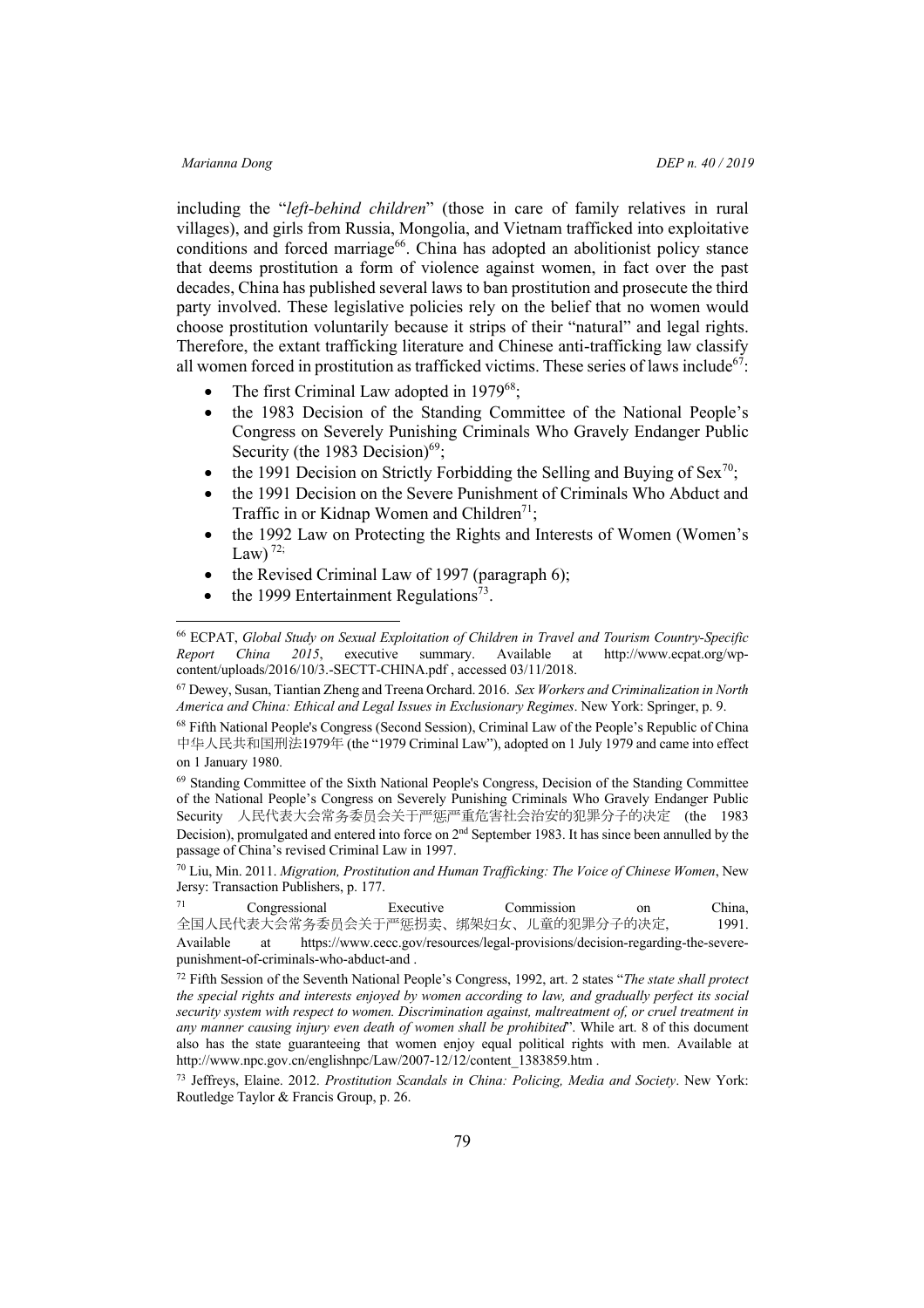These provisions aim to forbid syndicates or third parties from providing prostitution in women, or any attempt to coordinate and partake in felonious behaviours with prostitutes<sup>74</sup>. Unfortunately, even if we assume these are comprehensive legal strategies, there are several challenges weakening the effectiveness of these legal obligations. By far, the most prevalent quandary in China, that increases trafficking in women both at transnational and national level, is corruption (*tānwū fŭbài* 贪污腐败). Like in other countries, corruption and complicity among states' officials have eased trafficking operations inside the nation. An example appears when the Chinese media reported in July 2012 the involvement of local government officials and businessmen in the kidnapping and commercial sexual exploitation of eight girls under the age of  $14^{75}$ .

### **Response to trafficking in persons and Domestic Law enforcement**

In the last decade, the government has taken measures and responsibility to strengthen women's rights, such as the implementation of the *China National Plan of Action on Combating Human Trafficking in Women and Children 2008-2012*<sup>76</sup> ( 中国反对拐卖妇女儿童行动计划 2008-2012年). However, due to lack of concrete evidence, we cannot estimate whether it has been implemented or not and if it has had any effect at all. In order for the State Council to take additional steps to bring government efforts into compliance with international standards, in January 2013 it issued a revised version of its predecessor, the *China Action Plan to Combat Trafficking in Persons 2013-2020*<sup>77</sup> (中国反对拐卖人口行动计划 2013-2020年). The Action Plan basically calls the government to strengthen international cooperation<sup>78</sup>; improve anti-trafficking laws, regulations, and policy systems<sup>79</sup>; raise anti-trafficking funds through multiple channels<sup>80</sup>; and increase efforts in

 <sup>74</sup> Zheng, *op. cit.*, p. 89.

<sup>75</sup> United States Department of States' Office to Monitor and Combat Trafficking in Persons,

*Trafficking in Persons Report 2013*. Available at

https://www.state.gov/j/tip/rls/tiprpt/countries/2013/215439.htm , accessed 04/11/2018.

<sup>76</sup> The Central People's Government of the People's Republic of China *zhōnghuá rénmín gònghéguó zhōngyāng rénmín zhèngfŭ* 中华人民共和国中央人民政府, China National Plan of Action on Combating Human Trafficking in Women and Children 2008-2012 *zhōngguó fǎnduì guǎimài fùnü értóng xíngdòngjìhuà* 中国反对拐卖妇女儿童行动计划2008-2012年, 2007. Available at http://www.gov.cn/zwgk/2007-12/20/content\_839479.htm , accessed 05/11/2018. The English version is available on the UN-ACT website at http://un-act.org/publication/china-national-plan-of-action-oncombating-trafficking-in-women-and-children-2008-2012/ , accessed 05/11/2018.

<sup>77</sup> The Central People's Government of the People's Republic of China *zhōnghuá rénmín gònghéguó zhōngyāng rénmín zhèngfŭ* 中华人民共和国中央人民政府, China Action Plan to Combat Trafficking in Persons 2013-2020 *zhōngguó fǎnduì guǎimài rénkǒu xíngdòngjìhuà* 中国反对拐卖人口行动计划2013-2020年, 2013. Available at http://www.gov.cn/zwgk/2013- 03/08/content\_2349019.htm , accessed 05/11/2018.

<sup>78</sup> *Ivi*, para 2 (6.2).

<sup>79</sup> *Ivi*, para 2 (4).

<sup>80</sup> *Ivi*, para 3 (2).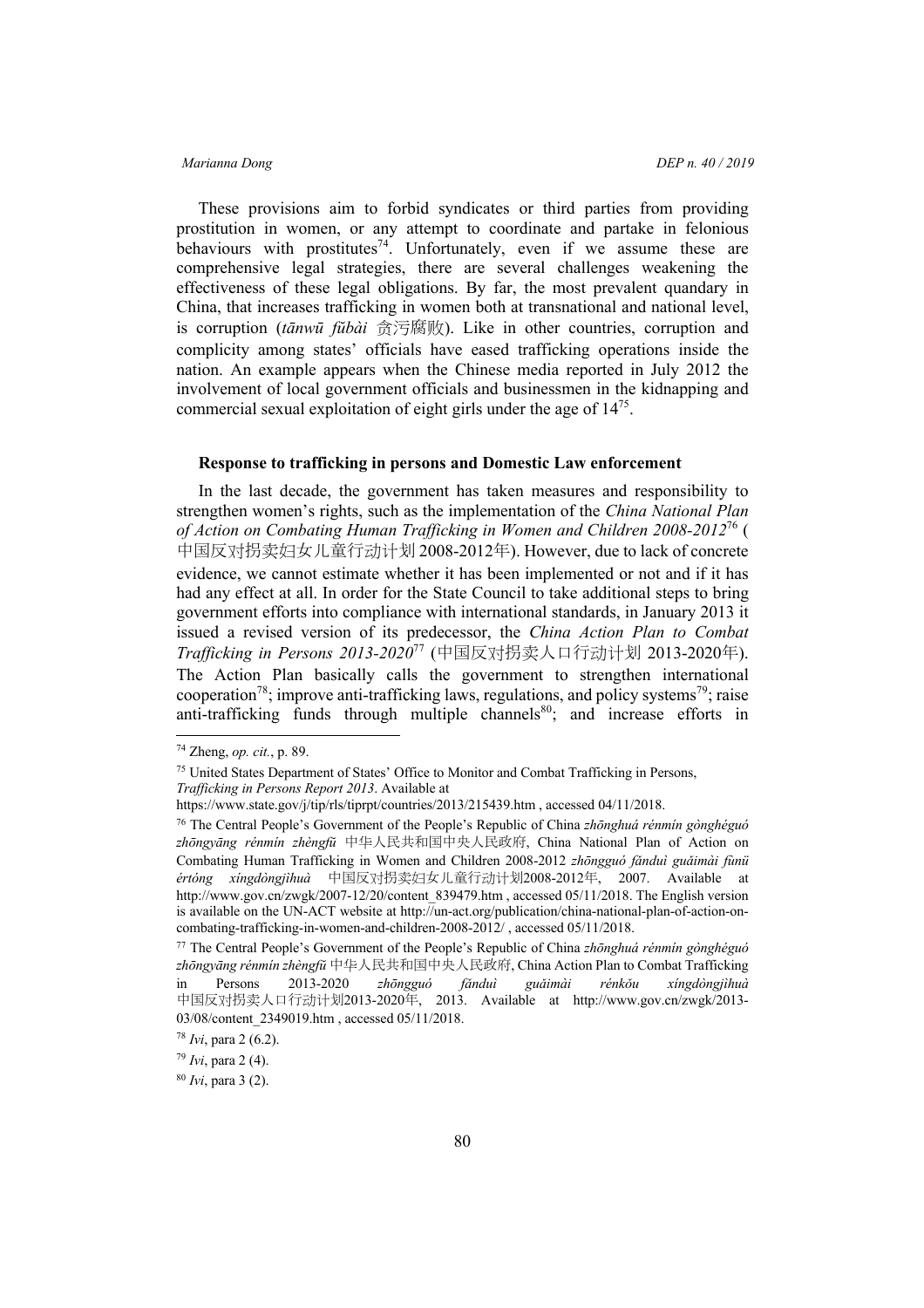prevention<sup>81</sup> and protection<sup>82</sup>. To date, the Ministry of Public Security (MPS) maintains directives on anti-trafficking interagency process and guides the implementation of the National Action Plan on Combatting Human Trafficking. Although, it did not report the amount of anti-trafficking funding activities in maintenance of the action plan, an approximate assessment was reported in 2016 to be more than 55 million RMB ( $$8.5$  million)<sup>83</sup>. As previously anticipated, the only available legislative measures provided by the Chinese government are the 1979 Criminal Law and the 1997 Criminal Law, a revised version of the former.

### **Criminal law of 1979**

In July 1979, the National People's Congress, China's highest legislative body, adopted the Criminal Law of the PRC $84$  (hereafter the "1979 Criminal Law"). Finally, after a thirty-year absence of a statutory mechanism to specify criminal conducts and equivalent punishments by the state, the offense of trafficking in persons first appeared in art. 141 of the 1979 Criminal Law, which sentenced, whoever engaged in abduction for the purposes of trafficking, for a fixed-term imprisonment of 5 years, while for *serious cases,* the offender could be sentenced for more than 5 years<sup>85</sup> (拐卖人口的, 处五年以下有期徒刑; 情节严重的, 处 五年以上有期徒刑). However, as we can see, the article fails to provide a definition of the offense of trafficking in human beings and the criteria used to determine serious circumstances. Moreover, the 1979 Criminal Law did not include forced prostitution as a competence of art. 141 since it was not gender specific and also because art. 140 already targeted the perpetrators who forced women into prostitution. On the same subject, art. 169 criminalised the offenses of luring or sheltering women in prostitution for the purpose of profit, but it is unclear whether it applied to all cases of prostitution or only in cases of forced prostitution. In addition, unlike art. 140 and art. 141 categorised under Chapter 4 "*on offenses of infringing on the personal or democratic rights of the citizens*", art. 169 approaches prostitution more as a problem of obstructing the administration of public order rather than the deprivation of personal liberties as in cases of forced prostitution.

Translation further generated confusion on the interpretation of art. 140 and art. 141 on the traffic in human beings. Whereas, the official English translation of the 1979 Criminal Law enacted the offense of "*abduction for purposes of trafficking in* 

85

 <sup>81</sup> *Ivi*, para 2 (5).

<sup>82</sup> *Ivi*, para 2 (2).

<sup>83</sup> U.S Trafficking Report 2018, *op. cit.*

<sup>84</sup> Fifth National People's Congress (Second Session), *op.cit*.

全国人民代表大会,中华人民共和国刑法,1979年7月1日第五届全国人民代表大会第二次会 议通过 1979年7月6日全国人民代表大会常务委员会委员长令第五号公布 自1980年1月1日起施行. Available at http://www.npc.gov.cn/wxzl/wxzl/2000- 12/06/content\_4379.htm . The English translation is available at http://www.opbw.org/nat\_imp/leg\_reg/China/CRIMINAL\_LAW.pdf , accessed 07/11/2018.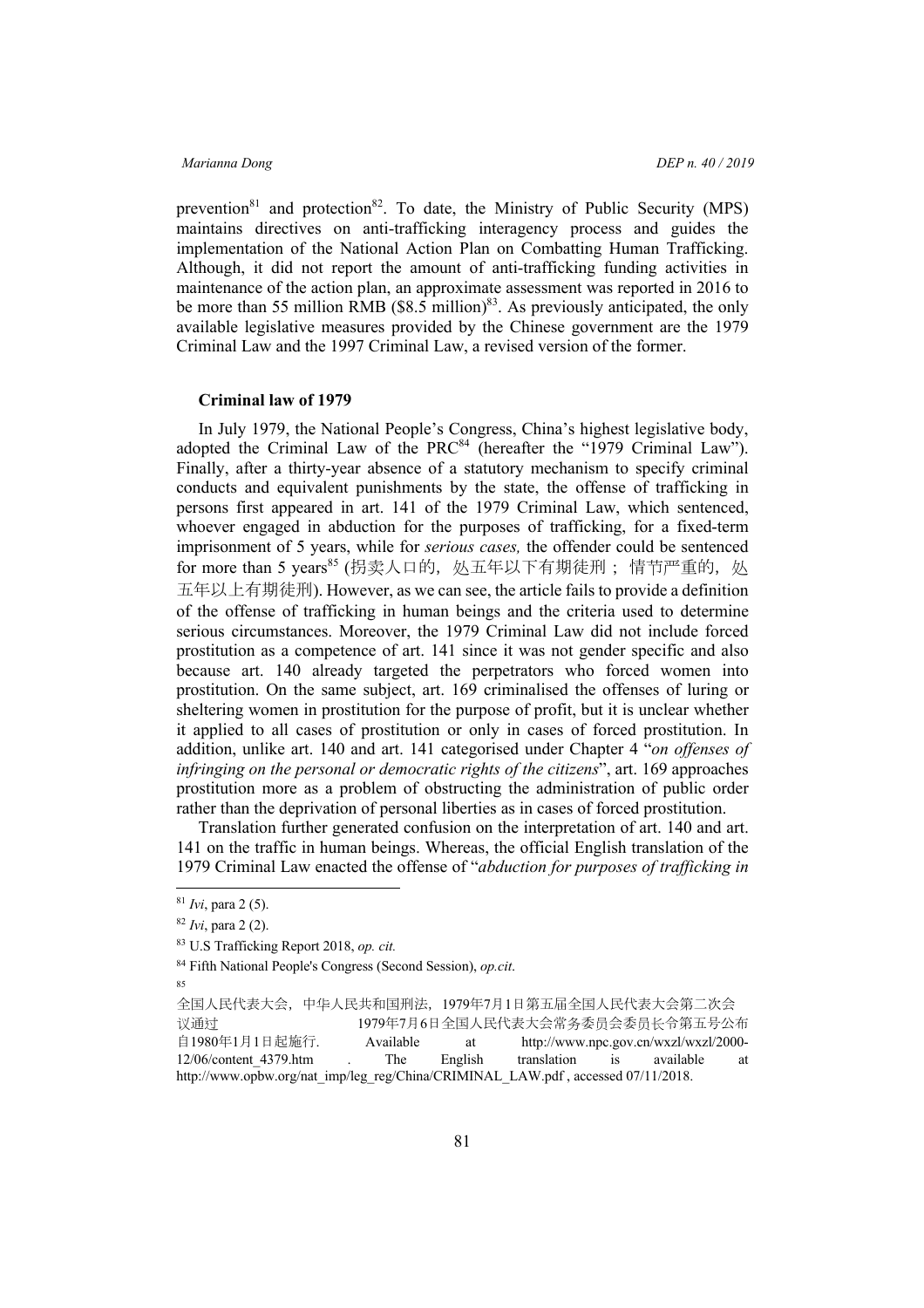*human beings*", the original Chinese text *guǎimài rénkǒu* 拐卖人口 represented a much more restricted scope of criminal activity limited to the act of abduction, sale of individuals and to the specific exploitation of women for forced prostitution<sup>86</sup>.

On the basis of the two provisions, the concept of criminal responsibility focused on the offenses committed: the abduction and sale of trafficked victims in art. 141 during the earlier stages of trafficking would be considered separately from the subsequent role played by other individuals in the exploitation of victims of art. 140. Therefore, under art. 140, criminal activity by pimps or brothel-owners in forcing women into prostitution would be considered distinctly and sanctioned differently from those who initiated abduction or sale of the victim. Whereas, art. 141 prescribed the penalty of imprisonment of five years or less for perpetrators of human trafficking, with the exception of serious cases, those who forced women to engage in prostitution could be imprisoned from three to ten years. This provision created ambiguity because a trafficker who abducts and sells a woman could be treated more leniently by the law by claiming to have no responsibility in her resultant situation, even if it was reasonable to believe that forced prostitution was the final result of her sale and transfer.

### **Criminal law of 1997**

In 1997, China's criminal law was significantly revised to provide wider coverage of crimes through the expansion from 192 to 452 articles in criminal law. The 1997 revised Criminal Law sought to improve many of the limited definition of trafficking and criminalise more associated offenses, such as obstructing the rescue of victims $87$ . The revisions also sanctioned more stringent punishments and specified what situations constituted serious crimes enough to increase penalties.

To date, the Criminal Law was amended in 2015 to revise some of the trafficking provisions<sup>88</sup>. The most significant article dealing with human trafficking can be found in art. 240 which states "by abducting and trafficking in a woman or child is meant any of the following acts: abducting, kidnapping, buying, trafficking in, fetching, sending, or transferring a woman or child, for the purpose of selling the victim". In contrast to the gender-neutral scope of art. 141 of the 1979 Criminal Law, the present definition excludes adult male victims from its scope.

Additionally, compared to the 1979 Criminal Law, the statutory penalties are more stringent and may also include life imprisonment and the death penalty for

 <sup>86</sup> *Guǎimài rénkǒu* <sup>拐</sup>卖人口 only recognises the abduction, kidnapping and sale of the victims as actions of trafficking, whereas as we know, the international standard is actually much more expansive by including other actions such as transporting, transferring, harbouring and receipt of persons in the definition for trafficking.

<sup>&</sup>lt;sup>87</sup> Criminal Law of the People's Republic of China, adopted by the Second Session of the Fifth National People's Congress on July 1, 1979 and amended by the Fifth Session of the Eighth National People's Congress on 14th March 1997, art. 242. Available at

https://www.fmprc.gov.cn/ce/cgvienna/eng/dbtyw/jdwt/crimelaw/t209043.htm , accessed 09/11/2018.

<sup>88</sup> Zhang, Laney. 2016. *Training Related to Combating Human Trafficking: China*, Library of Congress. Available at https://www.loc.gov/law/help/human-trafficking/china.php , accessed 30/05/2019.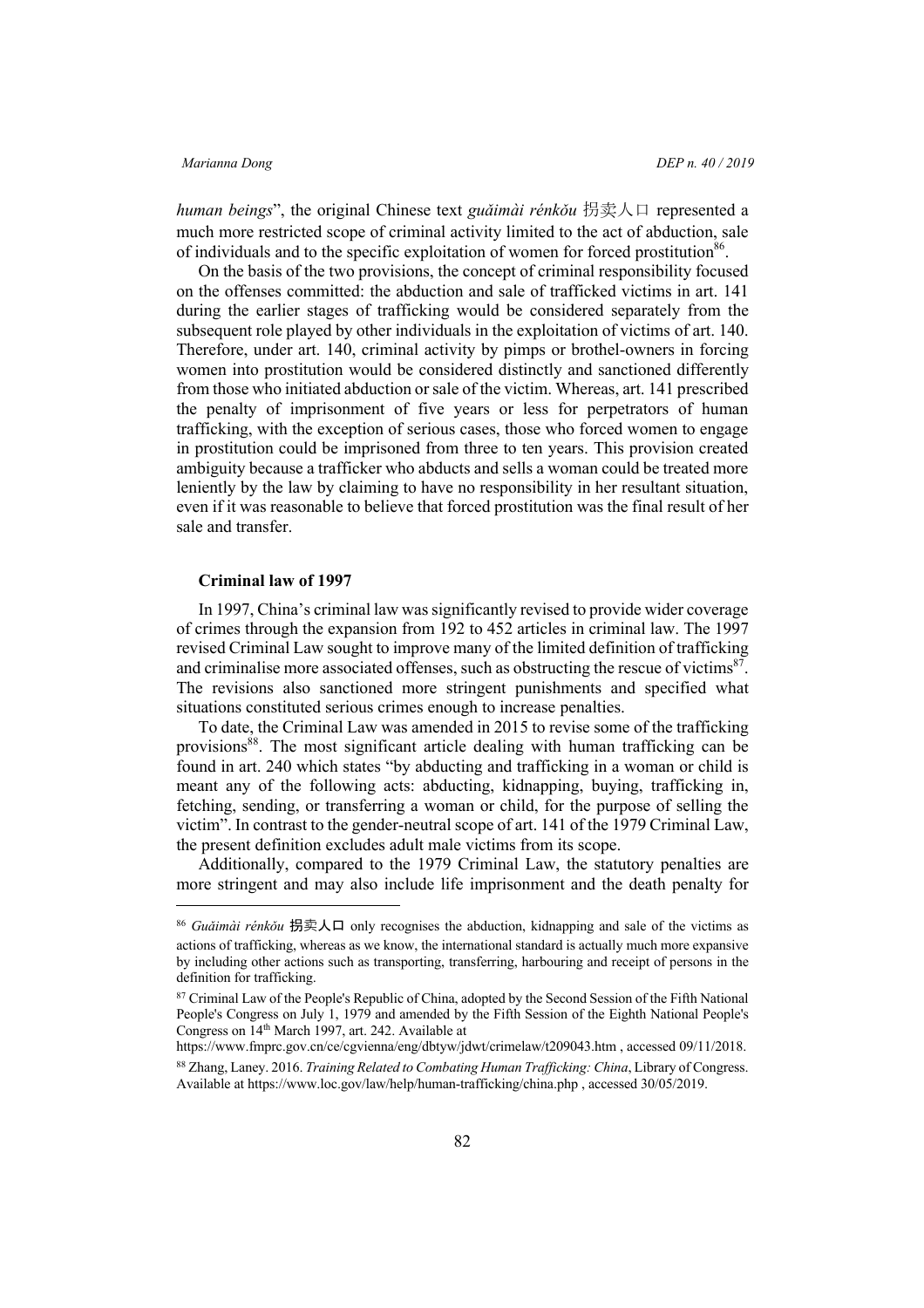serious crimes identifiable according to the status of the defendant in a criminal trafficking gang; the number of victims trafficked; the means used in the kidnapping; the manner in which a trafficked baby or infant was acquired; and extent of the injury caused<sup>89</sup>. Other factors also involve whether sexual assault was committed; if the victim was sold abroad; or if the trafficked woman was forced or enticed into prostitution, either directly or indirectly, by the offender $90$ . On the other hand, although the PRC Criminal Law prohibits human trafficking its provisions do not prohibit fraudulent or coerced commercial sexual exploitation, nor do they prohibit all forms of trafficking, such as debt bondage<sup>91</sup>. In this respect, the PRC Criminal Law has a broader definition, for example, unlike the UN Trafficking Protocol, the purchase or abduction of children and its subsequent sale, the end purpose of these  $\alpha$  actions are not indicated<sup>92</sup>. Moreover, China has yet to meet the obligations to criminalise, *at the minimum*, the full range of demeanour of trafficking covered by the international definition.

The revised 1997 Criminal Law distinguishes criminal liability for the acts of selling and buying a trafficked victim, where each carries a different punitive sanction. Art. 240 condemns the act of selling a trafficked woman or child calling for a minimum sentence of five to ten years of imprisonment. In contrast, art. 241 on the purchase of an abducted woman or child only prescribes a sentence of "fixedterm imprisonment of not more than three years, criminal detention or public surveillance".

It is quite vague what legal basis supports the reduced sentence for a buyer vs. a seller of a trafficked woman or child, especially since both actions are required for the transaction and the exchange of person to take place. In other words, if the buyer of a trafficked woman or child under art. 241 resells the victim after purchase, then, the defendant can be prosecuted on the basis of art. 240 for abduction and trafficking for the purpose of selling the victim. Per contra, such interpretation is quite challenging, not only because the action of buying a trafficked victim permits lighter sanctions than the act of selling, but also because it creates possible openings for the prosecution of offenders "to take advantage of the vagaries" of the law by claiming to have had no prior awareness of the status of the trafficked victim. The representation of art. 241 after the Ninth Amendment, simply put, is that the buyer of an abducted woman or child is "criminally punishable but may receive lighter sentence $93$ , this can be considered a moderate improvement assuming that before the buyer could be exempted from criminal sentence if he did not obstruct the woman from willingly returning home, harm or obstruct a child's rescue $94$ .

 <sup>89</sup> *Ivi*, arts. 240 (1), 240 (2), 240 (5), 240 (6,) and 240 (7).

<sup>90</sup> *Ivi*, arts. 240 (3), 240 (8) and 240 (4).

<sup>91</sup> PRC Criminal Law [*Zhōnghuá rénmín gònghéguó xíngfa* 中华人民共和国刑法1997年], passed 1st July 79, amended 14<sup>th</sup> March 97, effective 1<sup>st</sup> October 97, last amendment on 29<sup>th</sup> August 2015, arts. 240 (4), 244, 358 (3).

<sup>92</sup> *Ibid.,* art. 240.

<sup>93</sup> Zhang, *op. cit.*

<sup>94</sup> *Ibid*,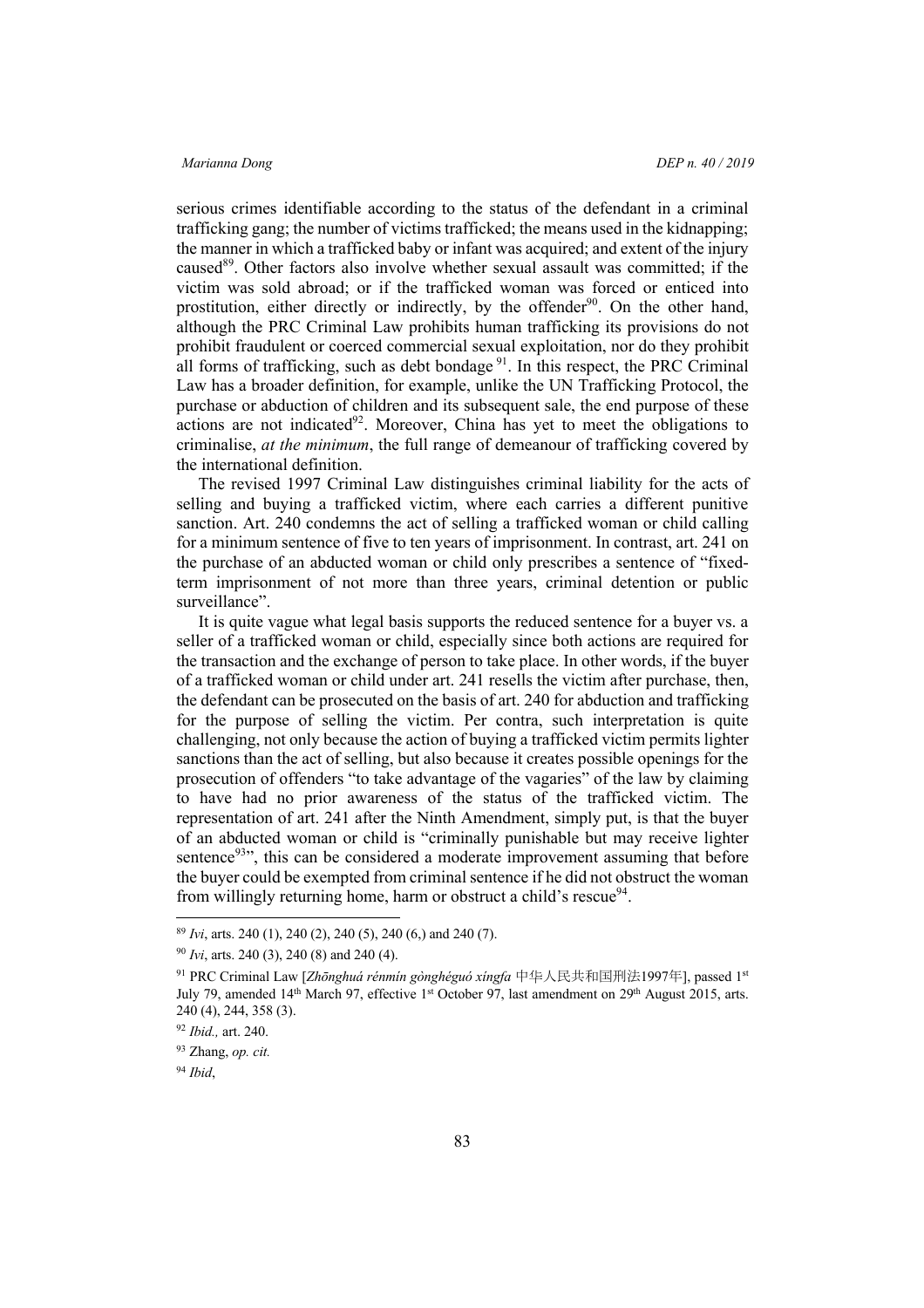Other law enforcements are art. 358 that criminalises forced prostitution with penalties from five to ten years imprisonment; art. 359 punishes whoever harbour, seduce, or introduce others into prostitution by imposing a maximum of five years imprisonment and a fine; while a stringent penalty is described to the alleged offender if he seduces girls younger than 14 years of age into prostitution; and art. 244 convicts with penalties from three to ten years detention, whoever forces a person "to work by violence, threat or restriction of personal freedom" and any action involving the recruitment, conveyance, and assistance<sup>95</sup>. The precise number of investigations, prosecutions, and convictions cases are still undefined, even with the statistics of the State legislative enforcement data<sup>96</sup>. However, studies showed that prosecution did not occur under section 240 of the criminal code, but, instead, were applied criteria of art. 358, in particular cases involving sexual exploitation<sup>97</sup>.

The State adopted law enforcement cooperation with foreign governments to investigate cases of trafficking in Chinese citizens in the US, Africa, and Europe<sup>98</sup>; nevertheless, in some instances, Chinese authorities tried to extradite the victims of trafficking as criminals, viz. in Europe<sup>99</sup>. The Chinese law enforcement authority also expanded its consultative partnerships with Laos and to address forced and fraudulent marriage of their citizens to Chinese individuals. To maintain its efforts to prevent trafficking, the Chinese government donated funds to television shows, social media, and distributed posters and other materials to public and community centres to raise awareness of the risks of trafficking, especially among vulnerable rural communities $100$ .

# **Conclusion**

Victims of human trafficking are unknown, faceless, and displaced from society. Although significant steps have been made to combat trafficking of people, victims of this crime are still frequently rejected by the public's concern and often forgotten, more so inside the Chinese culture. In spite of ratification of global and regional antitrafficking frameworks and enactment of significant national laws to curb the exploitation and abuse of human trafficking, limitations of anti-trafficking law enforcement measures in the PRC are most apparent when perpetrators cannot be held accountable and trafficking remains an endemic security issue, threatening States and societies. The exploitation of women and girls in this particular setting is deeply embedded (although not only) in feudal and patriarchal assumptions regarding male dominance and supremacy, forcing women to face the constant vulnerability of their gender in contexts that involves both sexual and labour exploitation.

 <sup>95</sup> U.S Trafficking Report 2018, *op. cit.,* p. 139.

<sup>96</sup> United States Department of States' Office to Monitor and Combat Trafficking in Persons, *Trafficking in Persons Report 2017*, p. 126.

<sup>97</sup> U.S Trafficking Report 2018, *op. cit.,* p. 139.

<sup>98</sup> *Ivi,* p. 140.

<sup>99</sup> *Ibid.*

<sup>100</sup> *Ibid.*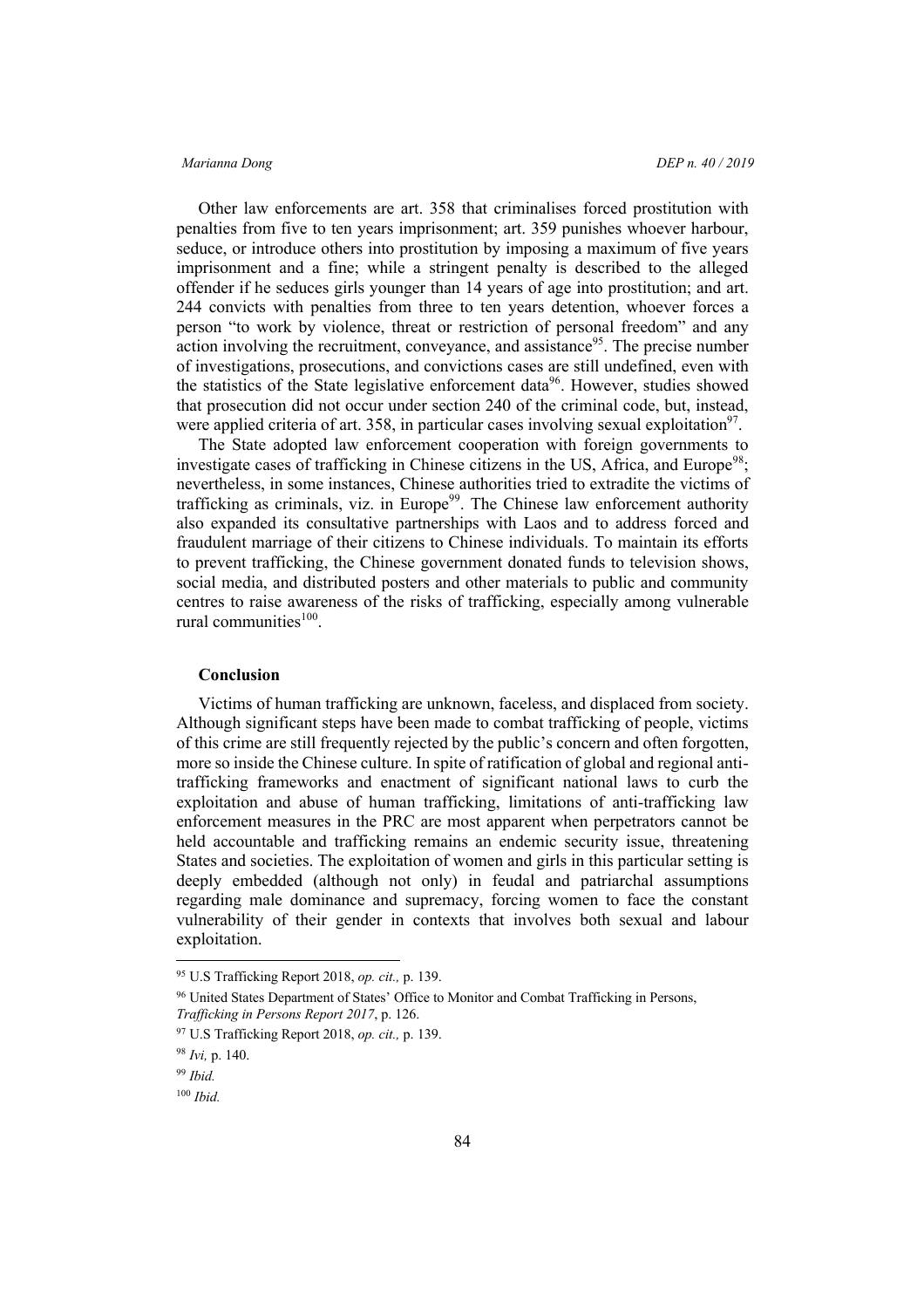This analysis has attempted to highlight the causes and consequences that exacerbate the trafficking of both national and foreign women and young girls in the PRC and it approaches the measures adopted in order to eradicate and stop the exploitation of vulnerable victims. While there is an evident incremental action towards this issue through local NGOs, national anti-trafficking workshops, and training programs to anti-trafficking officials nationwide, a shift in values within the society is unlikely to occur soon, however, since the Chinese authority and institution commitment to promote gender parity, strengthen education, and raise awareness, women can ultimately rely on the confidence and dignity of their gender. It will be also through the adjustment of the economic system that causes women to be exploited economically that eventually every individual might be able to rely upon each other without either dependency or dominance and, hence, stop the marginalisation and exploitation of women within the country.

To respond to the illegal trend that has spread in the territory whether the Chinese government chooses to proscribe, permit, or regulate trafficking in persons, it cannot be only pursued through robust legal frameworks. It is clear, as a matter of fact, that while anti-trafficking laws are absolutely vital to maintain peace and security in the Mainland, they are not sufficient or entirely effective in eradicating the exploitation and abuse of women and children if not implemented in conjunction with international cooperation and assistance. Given the tremendous challenges the Chinese Institution is presented with, it is even more significant for the State to fully utilise regional cooperation and provide basic standards for the protection of victims not only in terms of resources, but also knowledge and competence.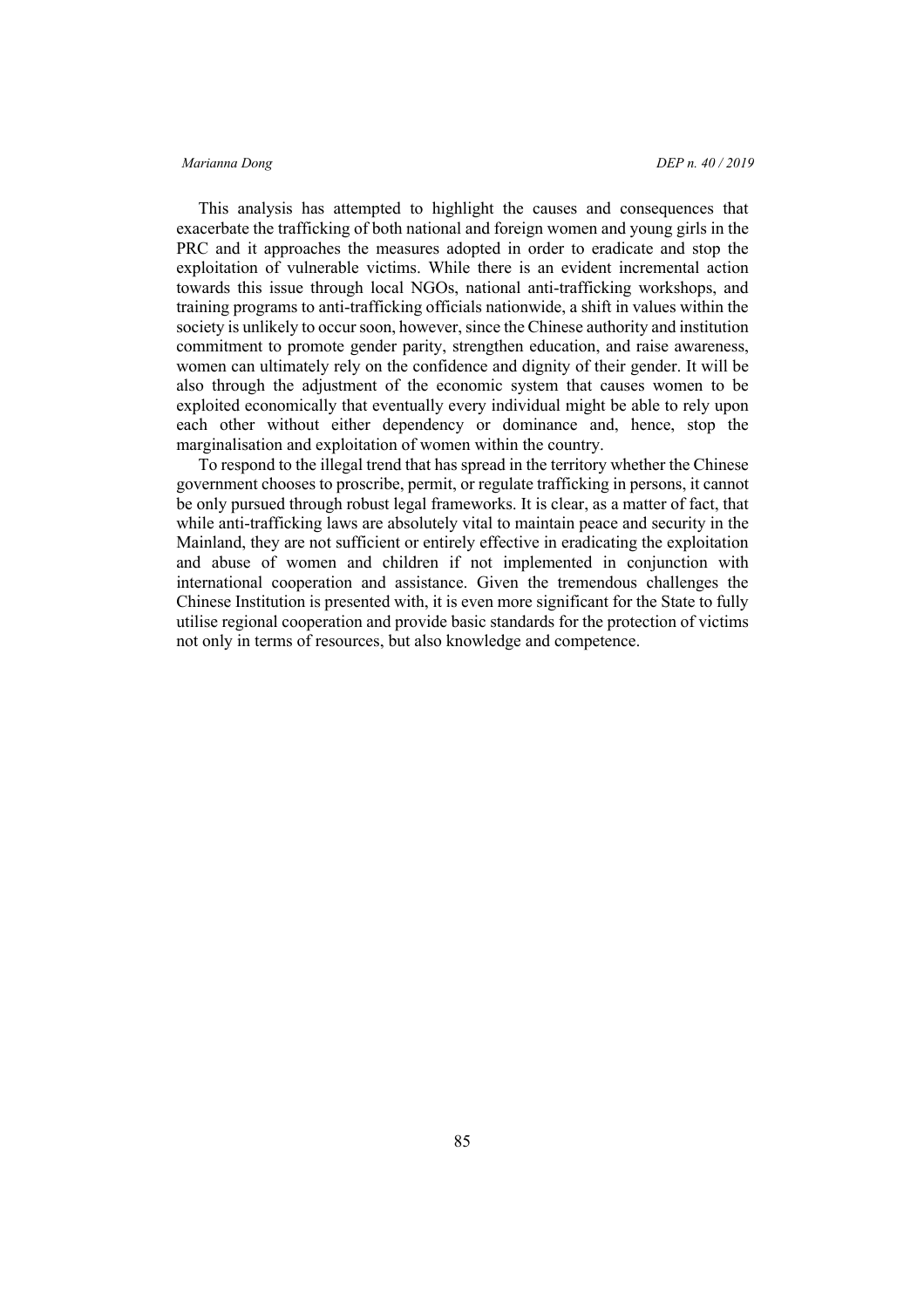### **Bibliography**

Congressional-Executive Commission on China 2017 Annual Report, *One Hundred Fifteenth Congress First Session*, U.S. Government Publishing Office Washington, October 2017.

Dewey, Susan, Tiantian Zheng and Treena Orchard. 2016. *Sex Workers and Criminalization in North America and China: Ethical and Legal Issues in Exclusionary Regimes*. New York: Springer.

Diamant, Neil J. 2000. "Re-Examining the Impact of the 1950 Marriage Law: State Improvisation, Local Initiative and Rural Family Change", in *The China Quarterly*. Cambridge University Press on behalf of the School of Oriental and African Studies, No. 161, pp. 171-198.

ECPAT. 2015. *Global Study on Sexual Exploitation of Children in Travel and Tourism Country-Specific Report China*.

Guisso, Richard W. 1981. "Thunder Over the Lake: The Five Classics and the Perception of Women in Early China", in Richard W. Guisso and Stanley Johannesen, *Women in China: Current Directions in Historical Scholarship*. Philo Press, pp. 47-61.

Henriot, Christian. 1995. "*La Fermeture*: The Abolition of Prostitution in Shanghai, 1949-58"*,* in *The China Quarterly*, No. 142. Cambridge University Press on behalf of the School of Oriental and African Studies, pp. 467-486.

Human Rights Watch, *World Report 2018.*

IOM - Lee, J. J. H., *Human Trafficking in East Asia: Current Trends, Data Collection, and Knowledge Gaps, Data and research on human trafficking: A global survey*, Offprint of the Special Issue of International Migration Vol. 43 (1/2) 2005, IOM, Geneva.

Jeffreys, Elaine. 2012. *Prostitution Scandals in China: Policing, Media and Society*. New York: Routledge Taylor & Francis Group.

Jones, William C., Tianquan Cheng, and Yongling Jiang. 1994. English version, *The Great Qing Code*. Oxford: Clarendon Press, art. 79.

Ju, Hong et al. 2006. "Female Criminal Victimization and Criminal Justice Response in China", *British Justice Criminology*.

Kirby*,* William C. 2000. *The Internationalization of China: Foreign Relations at Home and Abroad in the Republican Era*, in Frederic Wakeman Jr. - Richard Louis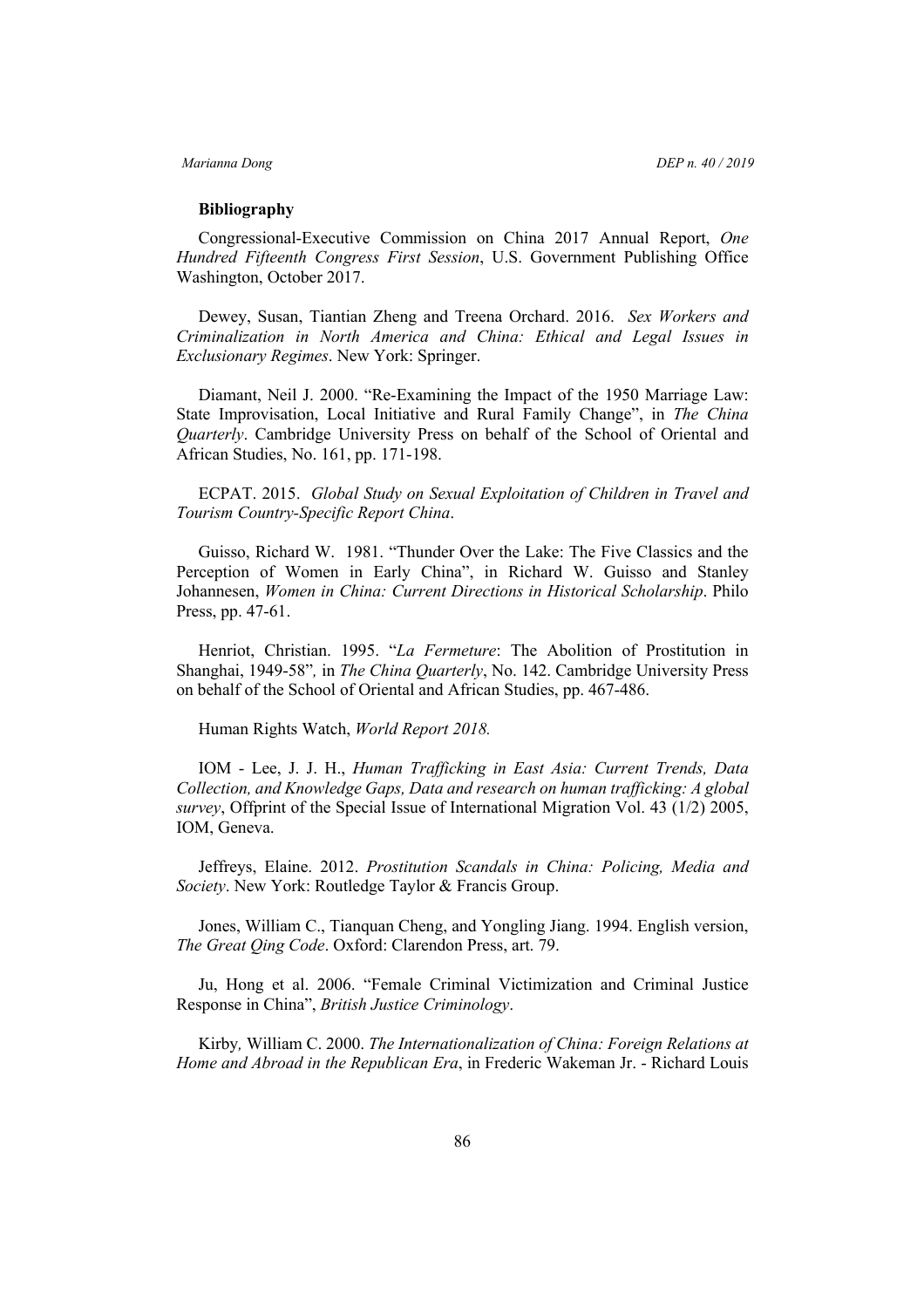Edmonds, "Reappraising Republican China". Oxford: Oxford University Press, pp. 433-458.

Liu, Min. 2011. *Migration, Prostitution and Human Trafficking: The Voice of Chinese Women*, New Jersy: Transaction Publishers.

Meijer, M.J. 1976. *The Introduction of Modern Criminal Law in China*, ABC-CLIO, LLC.

Mühlhahn, Klaus. 2009. *Criminal Justice in China: A History*, Harvard: Harvard University Press.

Ransmeier, Johanna S. 2017. *Sold People: Traffickers and Family Life in North China*. Cambridge Massachusetts: Harvard Press University.

Tiefenbrun, Susan. 2008. "Human Trafficking in China", *University of St. Thomas Law Journal*, Vol. 6, Issue 1, art. 14.

Tiefenbrun, Susan and Christie J. Edwards. 2008. "Gendercide and the Cultural Context of Sex Trafficking in China", *Fordham International Law Journal*. The Berkeley Electronic Press, Volume 32, Issue 3, art. 1, pp. 731-780.

Tsai, Kellee S. 1996. "Women and the State in Post-1949 Rural China", in *Contemporary China: The Consequences of Change, Journal of International Affairs*, Vol. 49, No. 2, pp. 493-524.

United States Department of State Office to Monitor and Combat Trafficking in Persons, *Trafficking in Persons Report June 2018.*

United States Department of State Office to Monitor and Combat Trafficking in Persons, *Trafficking in Persons Report 2017.*

United States Department of State Office to Monitor and Combat Trafficking in Persons, *Trafficking in Persons Report 2013.*

United States Department of State Office to Monitor and Combat Trafficking in Persons, *Trafficking in Persons Report 2010.*

United States Department of State Office to Monitor and Combat Trafficking in Persons, *Trafficking in Persons Report 2008.*

Vijeyarasa, Ramona. 2015. *Sex, Slavery and the Trafficked Woman: Myths and Misconceptions about Trafficking and its Victims*. Ashgate Publishing Limited.